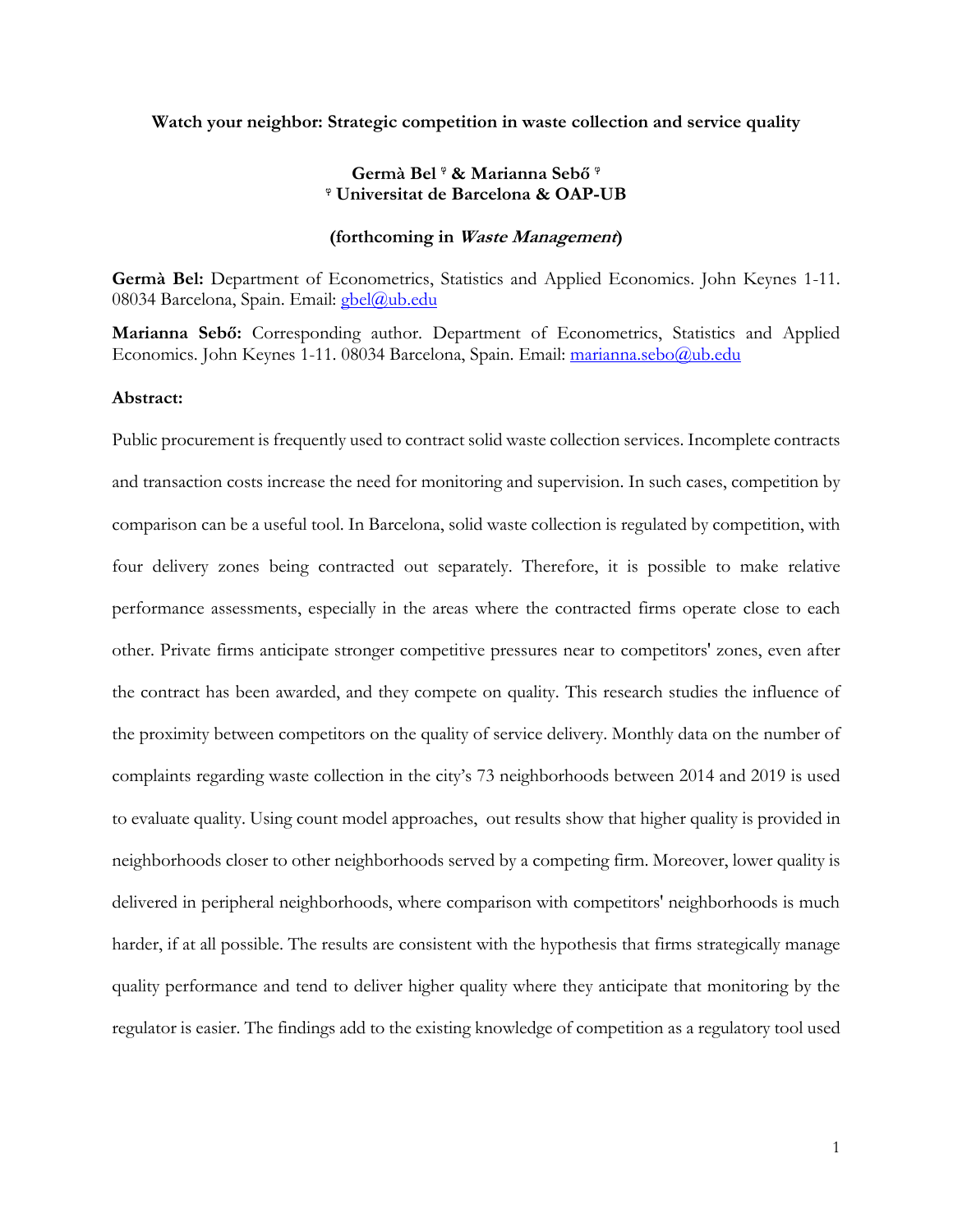to obtain more information and providing useful insights to policymakers and regulators to better understand firms' behavior in quality delivery.

**Keywords:** Waste collection, management, competition, service quality

# **Watch your neighbor: Strategic competition in waste collection and service quality**

# **1. Introduction**

Empirical evidence on costs and efficiency in waste management services is abundant in the literature, with particular emphasis on public-private comparisons (see reviews in Bel and Warner, 2008; and Bel, Fageda and Warner, 2010). However, evidence available on service quality is much scarcer, most likely because measuring and monitoring quality is difficult and costly (Shrestha and Feiock, 2011). Lack of knowledge on service quality under different delivery regimes is a relevant issue, because it is not only costs, but also quality what matters for social welfare. This public-policy related concern is reinforced by the solidly grounded theoretical insight that private producers have the incentive to use quality reduction as a cost reduction device, in order to increase financial profits (Hart, Shleifer, and Vishny 1997; Levin and Tadelis 2010).

The primary objective of this research is to increase the existing knowledge on quality under private delivery of the waste collection service. To do so, we explore the influence of competition by comparison on the quality of service in the city of Barcelona, where regulation by competition was introduced in the last few decades by means of a 'split auction' (Auriol and Laffont, 2002; Grimm et al., 2006). The market is divided into four exclusive waste collection zones. Although contracts are awarded for several years, the local authority monitors performance throughout the whole contract.

There is no evidence available in the literature to date as to whether firms strategically prioritize quality of waste collection services in certain areas of their concessions, due to competitive pressures. Furthermore, this research explores quality performance in waste collection from the citizens'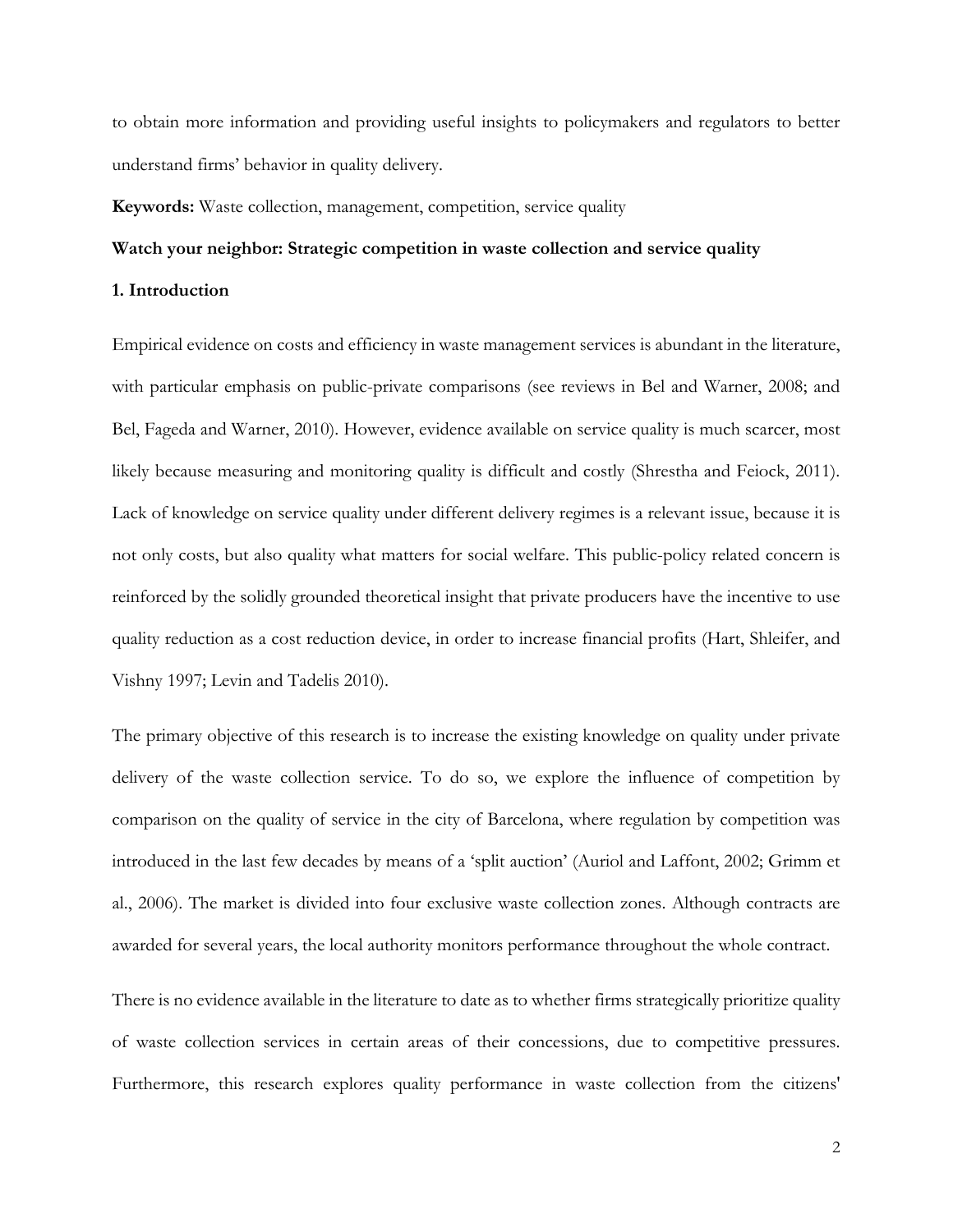perspective, based on data on citizen complaints at a neighborhood level, which is another new development within the field of waste management studies.

The main research question is: Do firms behave strategically when delivering quality, according to the relative strength of competition? The easiest parts of the city to make relative performance evaluations are those where firms operate closer to each other. As firms can anticipate where competition by comparison is stronger, they may behave strategically in terms of quality delivery. Two hypotheses are formulated regarding our main research question: 1) Firms deliver higher quality in areas in their service zone that are closest to competitors' delivery zones; 2) firms deliver lower quality in the peripheral areas of their delivery zone, that are further from their competitors' zones.This research offers a fresh perspective for policymakers. The results show that market fragmentation can be a useful policy in large cities, not only for increasing competition in the bidding process, but also dynamically fostering competition in quality delivery. As competition by comparison makes it easier to evaluate relative performance, it alleviates the problem of asymmetric information that regulators face when contracting external firms. Moreover, an important practical lesson is drawn as well: the regulator should pay special attention to monitoring service quality in peripheral zones. In these areas, because of the distance from competitors, firms may neglect quality if monitoring is not effective enough.

Before addressing the details of our empirical modelling and implementation, in the next we provide a review of existing theoretical and empirical evidence that provides the framework within which the empirical work is conducted, and the results obtained are interpreted.

# **2. Theoretical and empirical background**

Two strands of the literature are particularly useful to frame our research, so that we can formulate hypothesis that we later empirically test and interpret according to the relevant theoretical insights.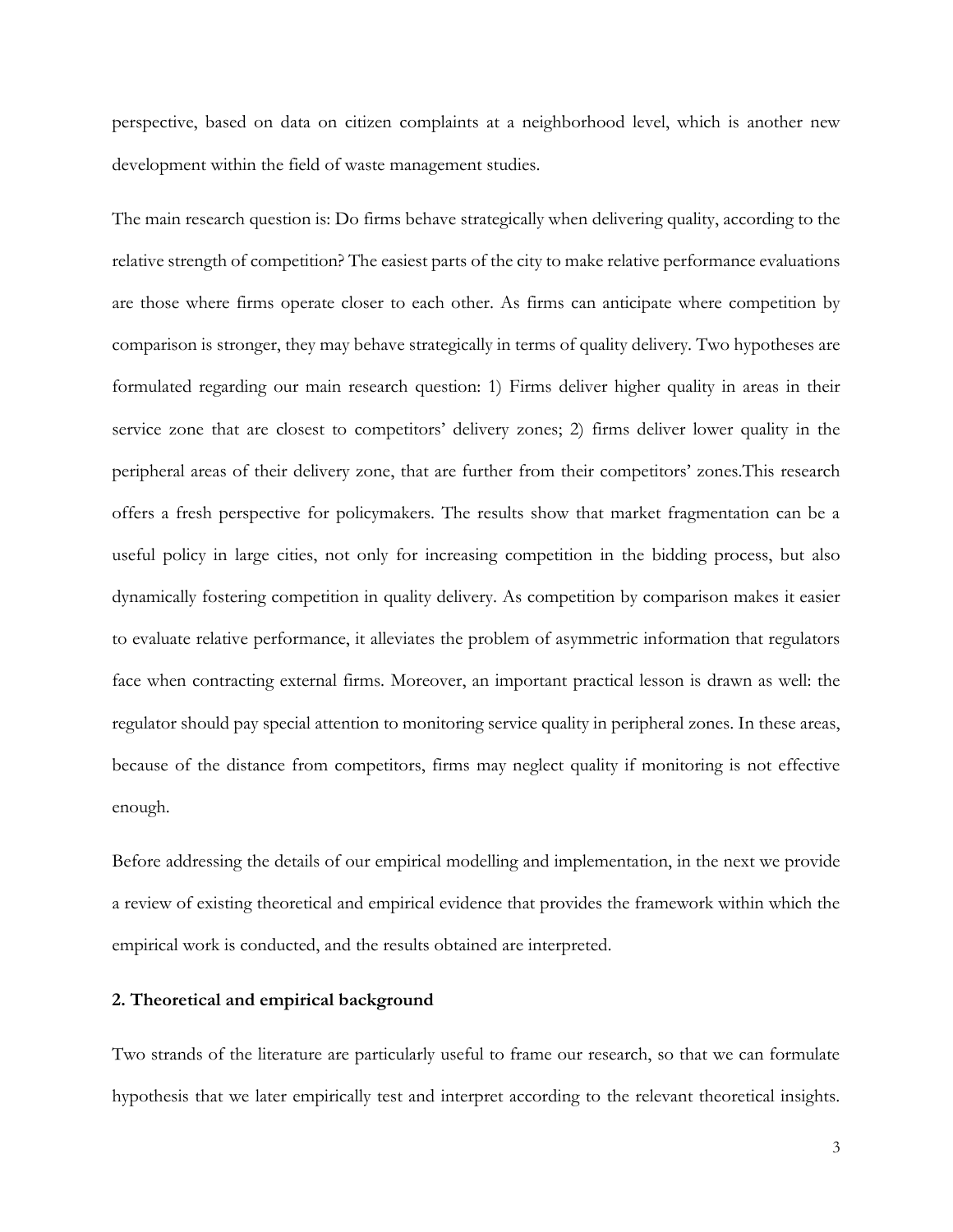First, competition for contracts and incentives for service quality; second, measurement of quality in public services.

### **2.a Competition for contracts, firms' incentives and service quality**

Growing dissatisfaction with purely public production of local services during the 1970s and 1980s paved the way to an increase in privatization and contracting out of public services in the final quarter of the last century. Although other alternative delivery modes have gained traction more recently (Bel, Hebdon and Warner, 2018), the level of new contracting out is still very high (Gradus, Schoute, Budding, 2019; Warner and Hefetz, 2020).One major area of interest for scholarly research has been the discussion on its cost-saving potential. While the key argument for privatization in waste collection management has been cost savings, extensive review studies show that this goal has not been systematically reached (Bel, Fageda and Warner, 2010). Cost savings due to competitive bidding do not seem sustainable and potential costs savings gains are not sustained overtime (Bel and Costas, 2006; Gradus, Schoute and Dijkgraaf, 2018). Therefore, the appropriateness of competitive tendering has been questioned (Massarutto, 2007), and an increasing number of studies consider ownership as less relevant when cost savings need to be achieved, while emphasizing the role of competition.

Besides issues related to competition, contracting out creates a principal-agent relation characterized by uncertainty and asymmetric information that leads to a surge in transaction costs. Such additional costs arise at every stage of the contract, from negotiation through to the implementation, supervision and enforcement phases (Green and Laffont 1992, 1994; Williamson, 1999). Furthermore, private managers' incentives to use reduce quality reduction for toincrease profits (Hart, Shleifer and Vishny, 1997; Levin and Tadelis, 2010) are particularly strong with incomplete contracts, for which transactions costs are higher, as quality performance indicators are difficult to define and measure (Dilger, Moffett and Struyk, 1997), and the contract is harder to manage (Brown and Potoski, 2003b,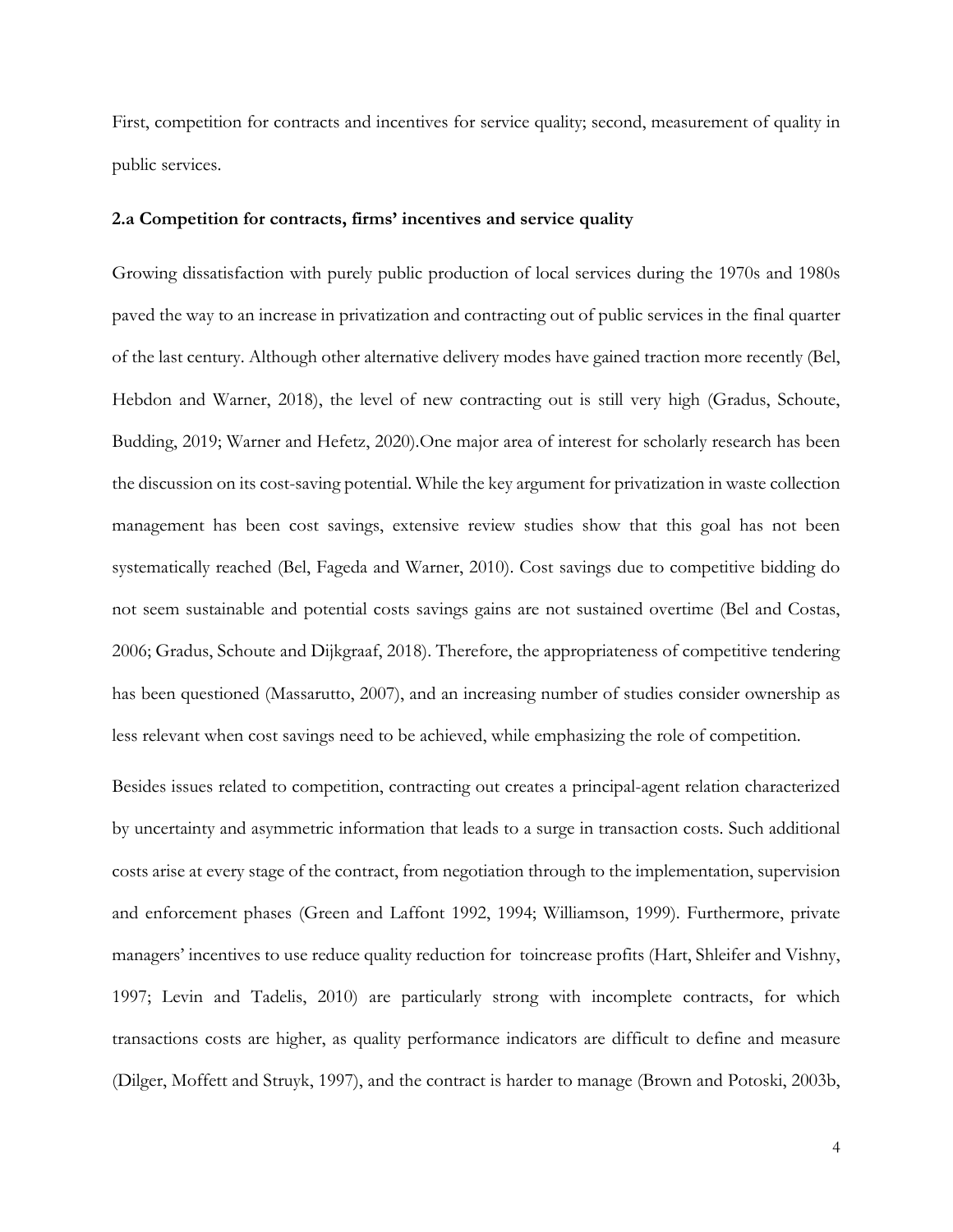2005; Hefetz and Warner, 2012). Therefore, it is more difficult for the regulator to both punish and reward quality performance, as opposed to cost-related indicators (Holmstrom and Milgrom, 1991).

The most important concerns for local authorities when contracting out are the issues resulting from monitoring, information asymmetry and service quality (Warner and Hebdon, 2001). Therefore, apart from effective supervision, local governments are motivated to use other methods to obtain more information on performance. One such tool is competition (Brown and Potoski, 2003a), which can be used as a key monitoring device for gathering information (Holmstrom, 1982). It makes it possible to evaluate relative performance by comparison, which gives an indicator of individual effort (Sappington, 1991). This disciplinary role of competition, therefore, acts as an incentive not to increase costs or decrease quality.

Competition by comparison can be even more valuable if all the actors are influenced by common parameters, such as operating in the same jurisdictional context (Holmstrom and Tirole, 1989). In practice, this type of regulation by competition can be organized through 'split auctions' or 'dual sourcing' (see Auriol and Laffont, 1992; Grimm et al., 2006; Krzeminska, Hoetker and Mellewigt, 2013; Mols, 2010; Poulsen and Hansen, 2016). In such cases, several producers operate within the same jurisdiction. Consequently, firms are exposed to higher levels of competition by comparison. As well as the benefit of reduced dependence on a single provider (Alcalde and Dahm, 2019), firms' behavior might also change due to competitive pressure resulting from the split (Grimm et al., 2006).

However, competitive pressures are highest where comparison by the regulator and the users is easiest – where firms are operating close to each other. Conversely, by the same reasoning, the lowest competitive pressures are in areas that are far from competitors' zones, where it is more difficult for the regulator and users to make any relative evaluation by observing performance. As private firms can anticipate where it is easier and more difficult for the regulator and users to assess service quality,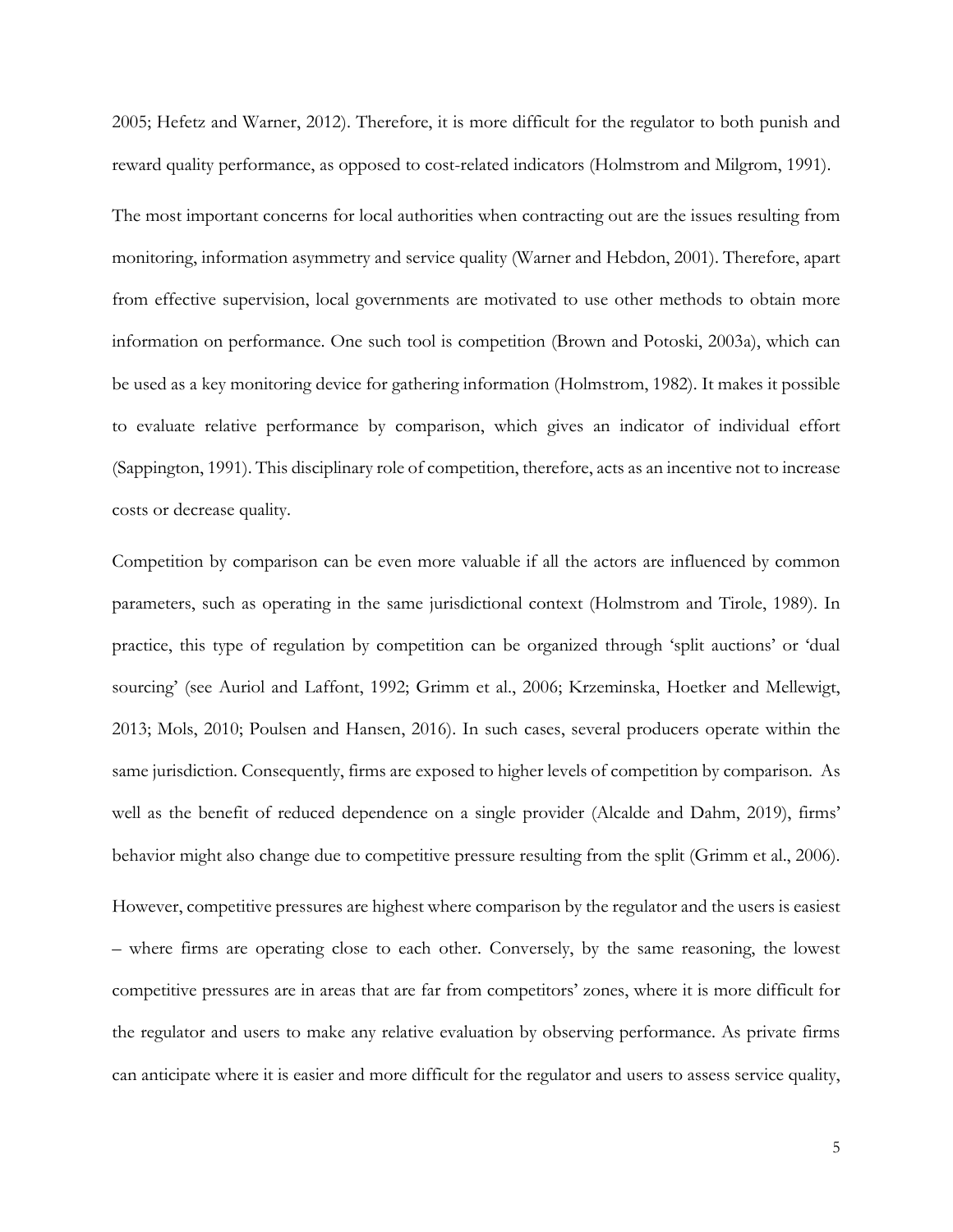they have the incentive to deliver better quality where competition by comparison is harder. Therefore, we formulate the following two hypotheses.

Hypothesis 1: Firms will deliver higher quality in their service areas that are closer to areas served by competitors.

Hypothesis 2: Firms will deliver lower quality in their service areas that are further from areas served by competitors.

### **2.b. Measuring quality in public service delivery**

In a competitive market, price and competition can give information on the possible relations between cost and quality. However, this is not common in the case of local public services as most of them have quasi-market characteristics (Boyne, 1998; Lowery, 1998). Therefore, local governments regulate and monitor the quality of outsourced services, using tools such as citizen complaints, citizen satisfaction surveys, performance data and activity audits in the field (Brown and Potoski, 2003b).

Most empirical studies evaluating quality refer to the effects of ownership on the public-private dichotomy or competition (seeEstrin et al., 2009; and Comondore et al., 2009). A recent study on economic and quality effects of contracting out by Petersen, Hjelmar and Vrangbaek (2018) reviews 49 studies on local public services published between 2000 and 2014, of which 19 include quality as dependent variable. However, most of these studies do not include a measure of quality; only categorical variables of improvement, deterioration or no effect (e.g., Zafra-Gómez et al., 2016, for a recent example on waste collection).

Measuring quality is difficult and monitoring it is costly (Shrestha and Feiock, 2011). Citizen complaints and consumer satisfaction can be considered to reflect quality (Devereux and Weisbrod, 2006; Harvey and Green, 1993). Local governments and public managers use citizen complaints to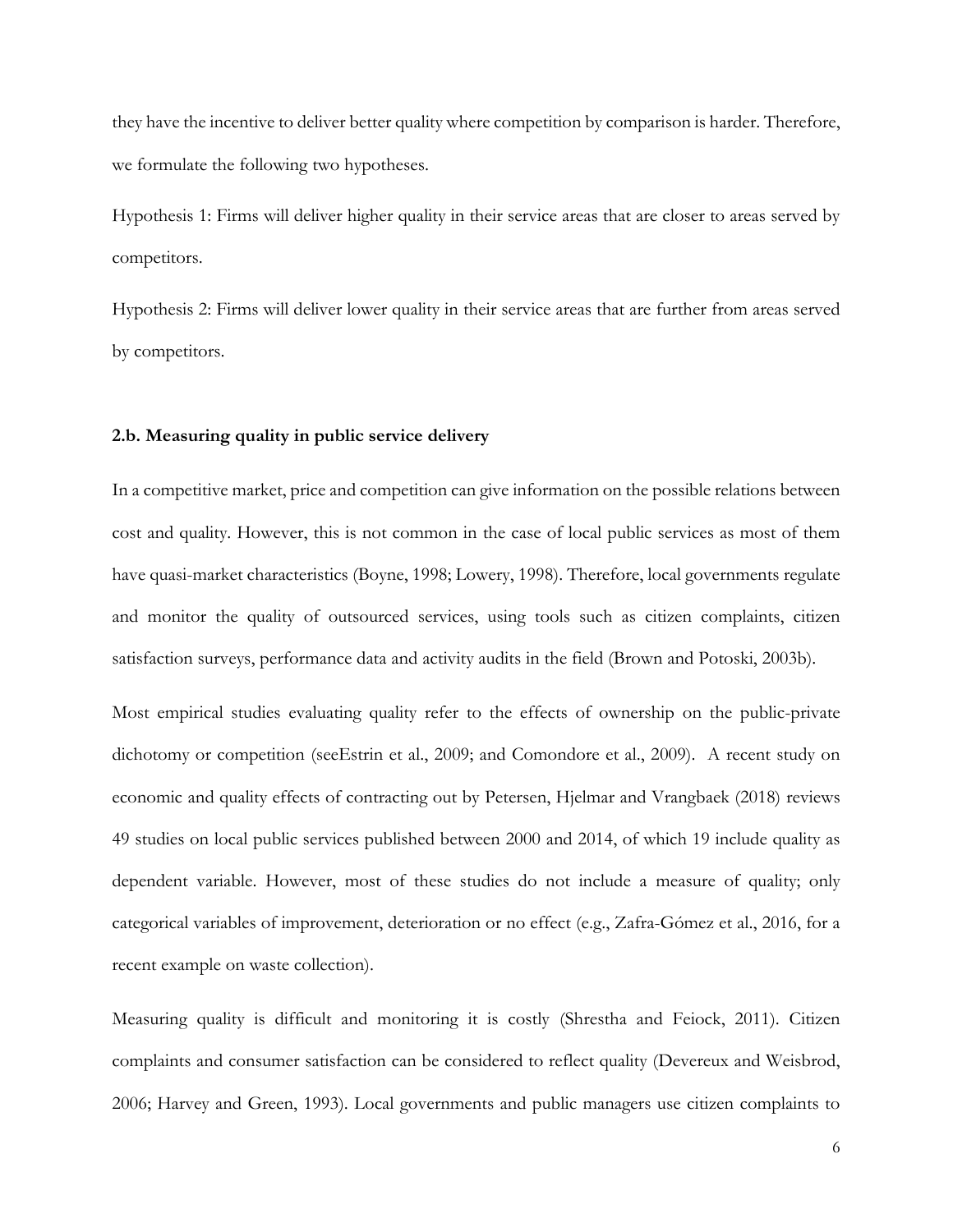monitor and evaluate the quality of public services (Deichmann and Lall, 2007) and to assess the performance of public service managers (Brown and Potoski, 2004). Furthermore, citizen complaints constitute a form of continuous civic participation (White and Trump, 2018), which makes them a suitable source of information for identifying ways to improve public services (Okamoto, 2016).

Based on all these considerations, the quality of the solid waste collection service is assessed by means of the number of complaints. While there are studies on the quality of solid waste collection services based on citizen surveys and, in particular, service satisfaction surveys, (e.g., Purcell and Magette, 2010; Puche Regaliza et al., 2018),<sup>1</sup> no quality assessment based on citizen complaints has been published to date, to the best of the authors' knowledge. In this respect, this article provides an additional contribution to the literature.

# **3. Institutional and geographical context of solid waste collection in Barcelona**

Private firms have managed the solid waste collection services in the city of Barcelona since the late nineteenth century. Beyond public procurement, at the beginning of the twenty-first century, regulation by competition was introduced by dividing the city into four concessional areas, each including either two or three city districts (see Bel and Sebő, 2020, for a detailed analysis). In large cities, such as Barcelona, this method<sup>2</sup> can improve competition for the contract without damaging

<sup>1</sup> Studies of quality in public services based on user satisfaction surveys have also been conducted for health services (Nolan et al., 2001; Barber, Gertler and Harimurti, 2007) and bus services (Stradling et al., 2007).

<sup>2</sup> Other examples include Odense in Denmark (split into four regions), Uppsala in Sweden (divided into regions where one tender is renewed each year), Phoenix in the USA, and Valencia and Madrid in Spain (OECD, 1999).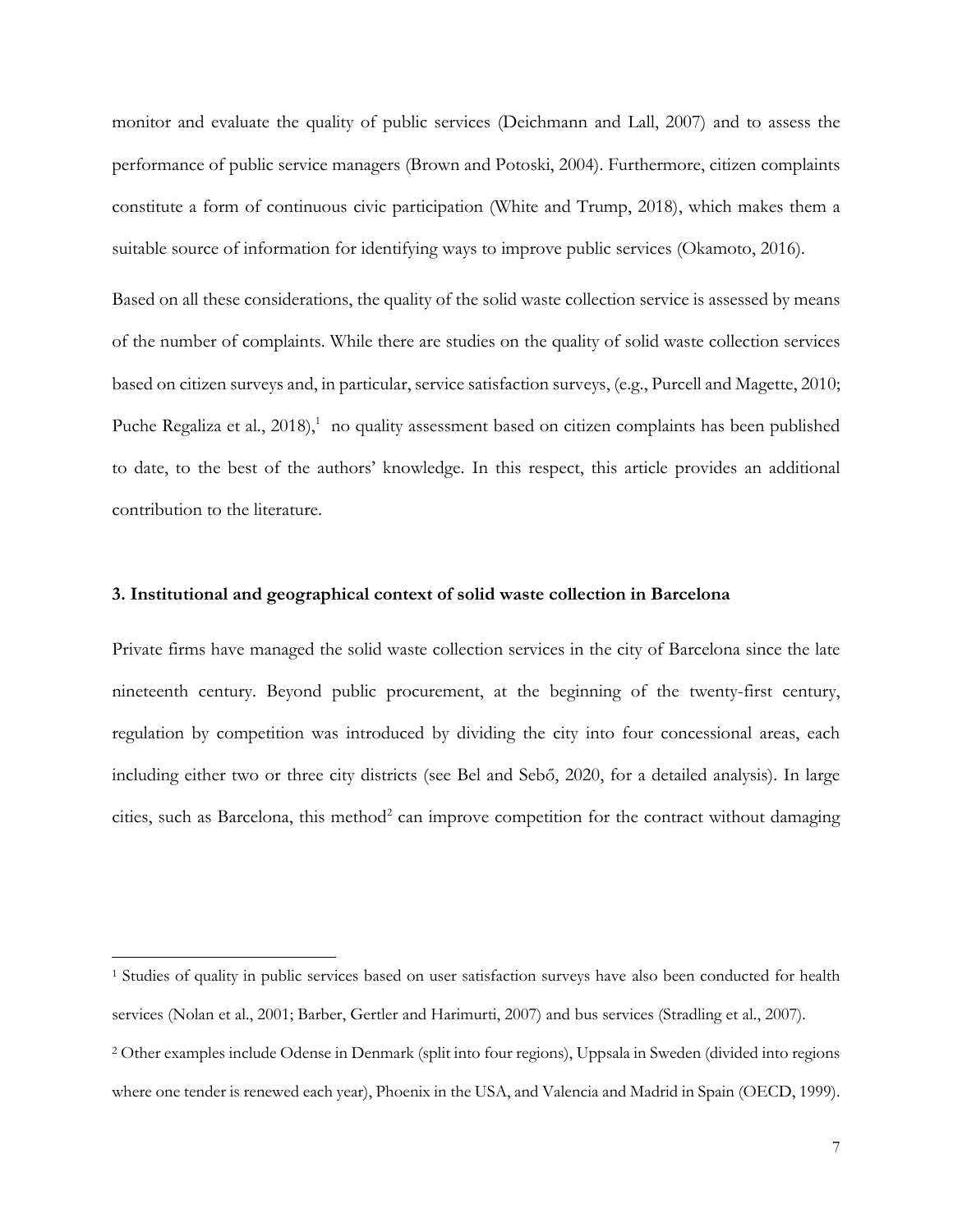the scale of operations.<sup>3</sup> The current division of the city into zones is as follows (city districts included in parentheses): 1) West zone (Sants–Montjuïc, Les Corts, and Sarrià-Sant Gervasi); 2) North zone (Horta–Guinardó and Nou Barris); 3) Center zone (Ciutat Vella, Eixample, and Gràcia); 4) East zone (Sant Andreu and Sant Martí).

The contract now in place started in 2009. For the corresponding bidding process, firms were required to bid for each zone, even though it was pre-established that no firm would be awarded more than one service zone. As a result of the process, the contract for the West zone was awarded to Cespa, for the North zone to CLD, for the Center zone to FCC, and for the East zone to Urbaser. The contracts were initially intended to last until 2017, but they were extended until 2019, and have since been extended again, until August 31, 2021.

A new bidding process is underway, in which the division of the city into service zones has not been modified. As before, the contract for waste collection is bundled with the contract for street cleaning. Even though each firm can be awarded a maximum of one contract, they were required to bid for at least for two zones. Besides the four incumbent firms, two other firms have submitted bids. The final award of the contracts is expected to take place in December 2020. The criteria for evaluation established by the City Council combine price-related categories with environmental requirements. Interestingly, given the research conducted here, the evaluation does not include any significant userrelated component.

<sup>3</sup> Most empirical studies on economies of scale in solid waste collection have found such economies to be fully exploited in jurisdictions of a population between 25,000 and 50,000 (Abrate et al., 2014; Bel and Costas, 2006 Chifari et al., 2017; Di Foggia and Beccarello, 2020; Dijkgraaf and Gradus, 2003; Dubin and Navarro, 1988; Greco et al., 2015; Simões, Carvalho, and Marques, 2012, 2013; Stevens, 1978).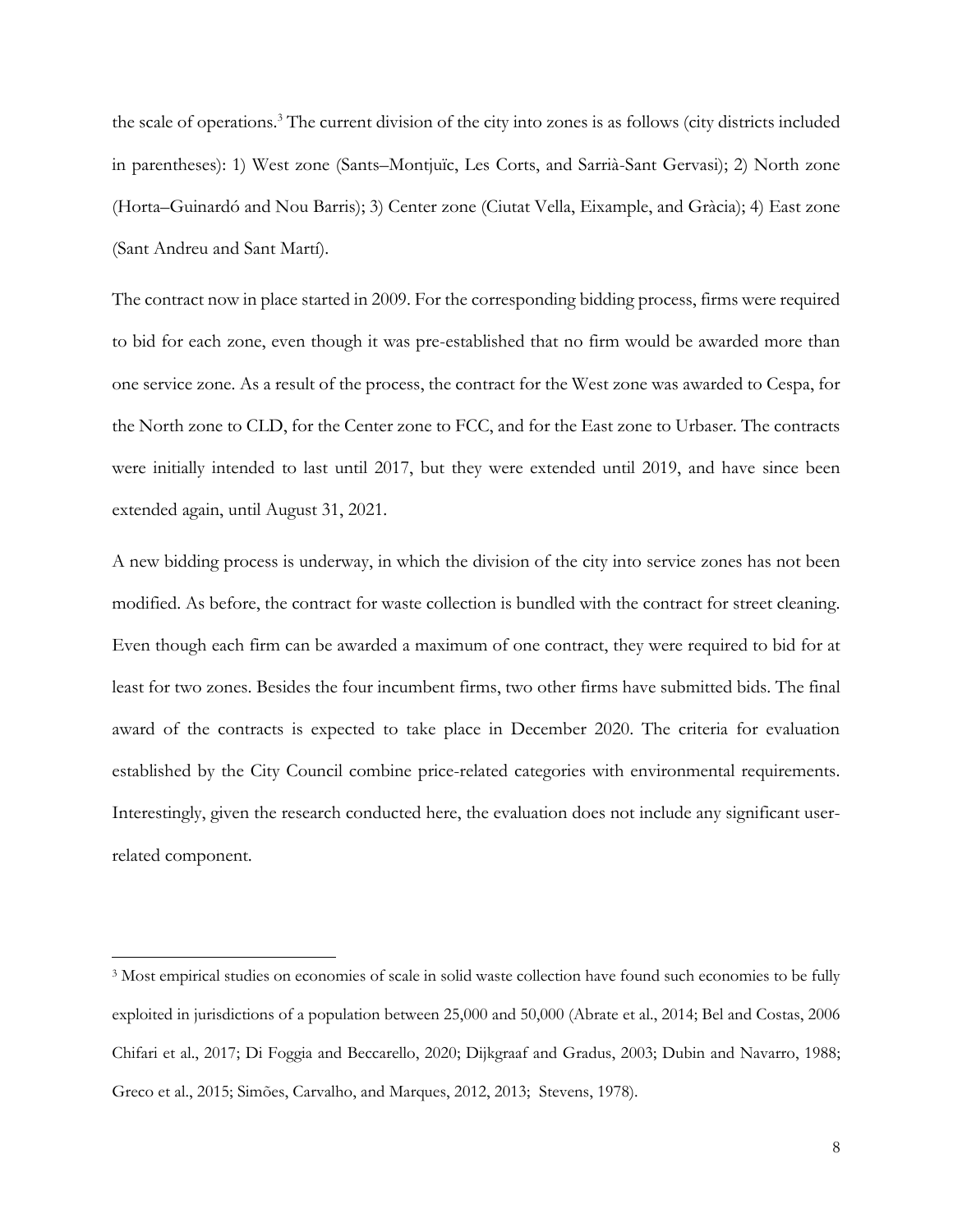### **4. Empirical strategy**

### **4.1. Methodology**

Our empirical strategy aims to analyze the differences in quality delivered in neighborhoods by firms due to pressure from competitors. Quality is (negatively) measured by complaints, with more complaints indicating lower quality. To answer our research question, we look at the types of borders of a given neighborhood. In this section, we explain how the two types of borders are divided and coded, then a description of the main variables is presented. Last, we construct our main models. Data collection and model estimations are explained in the subsequent sections.

Neighborhoods that share a border with other neighborhoods in which a different firm holds the contract to collect waste are categorized as neighborhoods with a *Concessional Border.* In this type of neighborhood, two (or more) firms operate directly next to each other, so this is where the maximum competitive pressures on quality exists. Firms can anticipate that, in terms of the regulator's monitoring, it is easy to compare complaints in these neighborhoods to assess comparative quality. Therefore, there will be incentives for the firms to deliver a higher quality of service in the neighborhoods where comparability with other firms is high. A negative relationship between the number of complaints and the *Concessional Borders* variable is expected.

The opposite effect is expected for complaints in the neighborhoods where quality comparisons with other firms are more difficult. With this in mind, the variable *Peripheral Borders* is defined to refer to neighborhoods that have borders with other municipalities or with the sea (given the geography of the city of Barcelona). As opposed to concessional borders, firms have incentives to provide lower service quality in peripheral neighborhoods, because the regulator has far lower capacity to compare quality with other firms' neighborhoods. Therefore, a positive association between the number of complaints and the *Peripheral Border* variable is expected.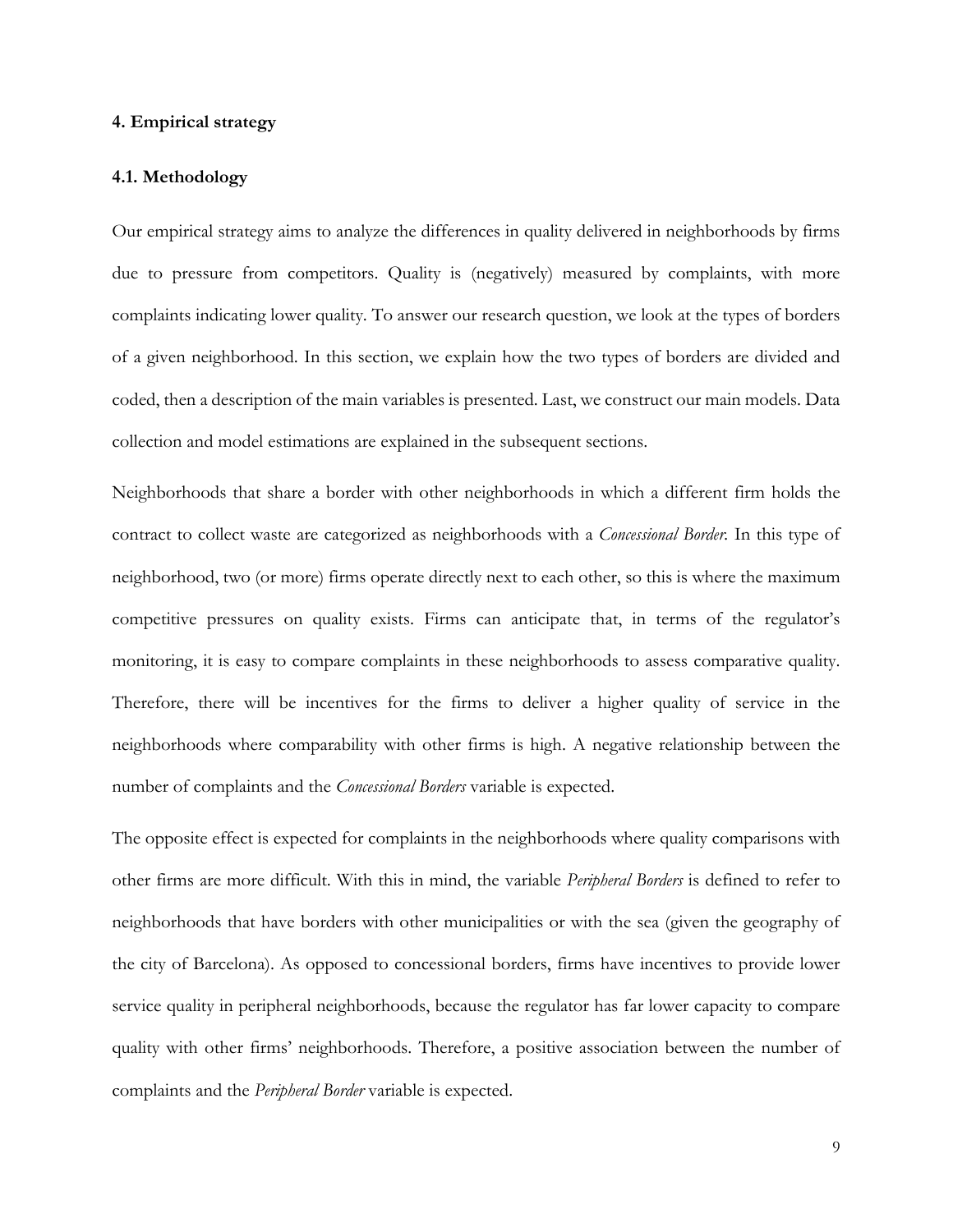Map 1 shows the 73 neighborhoods of Barcelona and indicates whether a neighborhood has a concessional border, peripheral border, neither or both. There are five neighborhoods that have both types of border: Barceloneta (Ciutat Vella district); Vila Olímpica (Sant Martí district); Trinitat Vella (Sant Andreu district), Sant Genís dels Agudells (Horta-Guinardó District), and Tibidabo, Vallvidrera i les Planes (Sarrià-Sant Gervasi district). Note, however, that the last two cases (neighborhoods separated by a white line in top-left area of Map 1) are adjacent and border no residential areas (as shown on Map SM1 retrieved from city council's official street map , in the Supplementary Materials). Therefore, both neighborhoods are coded only as peripheral.



**Figure 1**: Neighborhoods and type of borders in Barcelona. **Source:** Authors', based on city council information.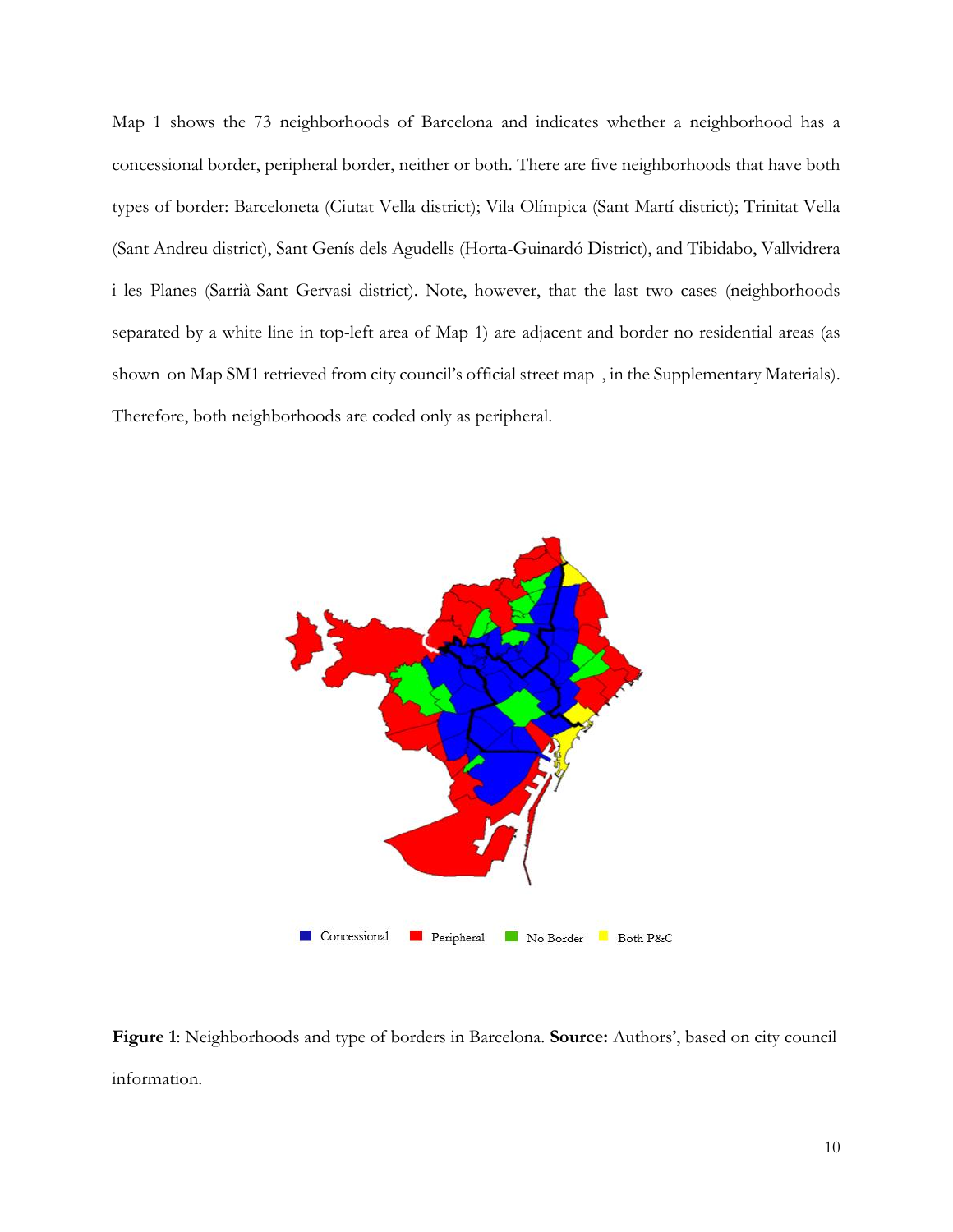As quality is assessed based on complaints, it is crucial to take into account different socio-economic and political factors that affect people's predisposition for making complaints. First, wealthy citizens tend to demand higher service quality, and a higher level of education allows greater awareness of quality, which is a precondition for initiating a complaint (Thomas, 1982). Therefore, citizens who give more feedback on service delivery, whether positive or negative, tend to come from the wealthier and more educated population sectors (Loeffler and Bovaird, 2016). While data on income at neighborhood level in Barcelona is only available up to 2017, data on educational attainment is up to date and available for the whole period covered by our analysis, and it is well known that educational attainment tends to have a strong correlation with income. The level of educational attainment in the neighborhood is assessed by means of the *Higher Education* variable. This variable is expected to have a positive correlation with the number of complaints.

Turning now to socio-political factors, it is firstly considered that governments are seen as liable for the quality of service delivery, even if services are delivered by external firms. If citizens' expectations have not been met, local politicians are liable for sanctions, and citizens can punish governments by voting against the incumbent (James et al., 2016). However, not all citizens are equally empowered to punish local governments by voting; only those who have the legal right to vote. Spanish and the other EU citizens have the unconditional right to vote in local elections in Spain.<sup>4</sup> Therefore, given that their

<sup>4</sup> Other than European Union members, a few countries have signed treaties with Spain that reciprocally allow their respective citizens residing in the other country to vote in the local elections. However, in such cases, the right to vote is subject to strong procedural limitations and requirements of years of residence. As a result, electoral participation is much lower. In the last local election in Spain (June 2019), 466,181 foreigners entered the electoral census (10% of total foreign adult population in Spain). Only 16,648 of these were citizens of non-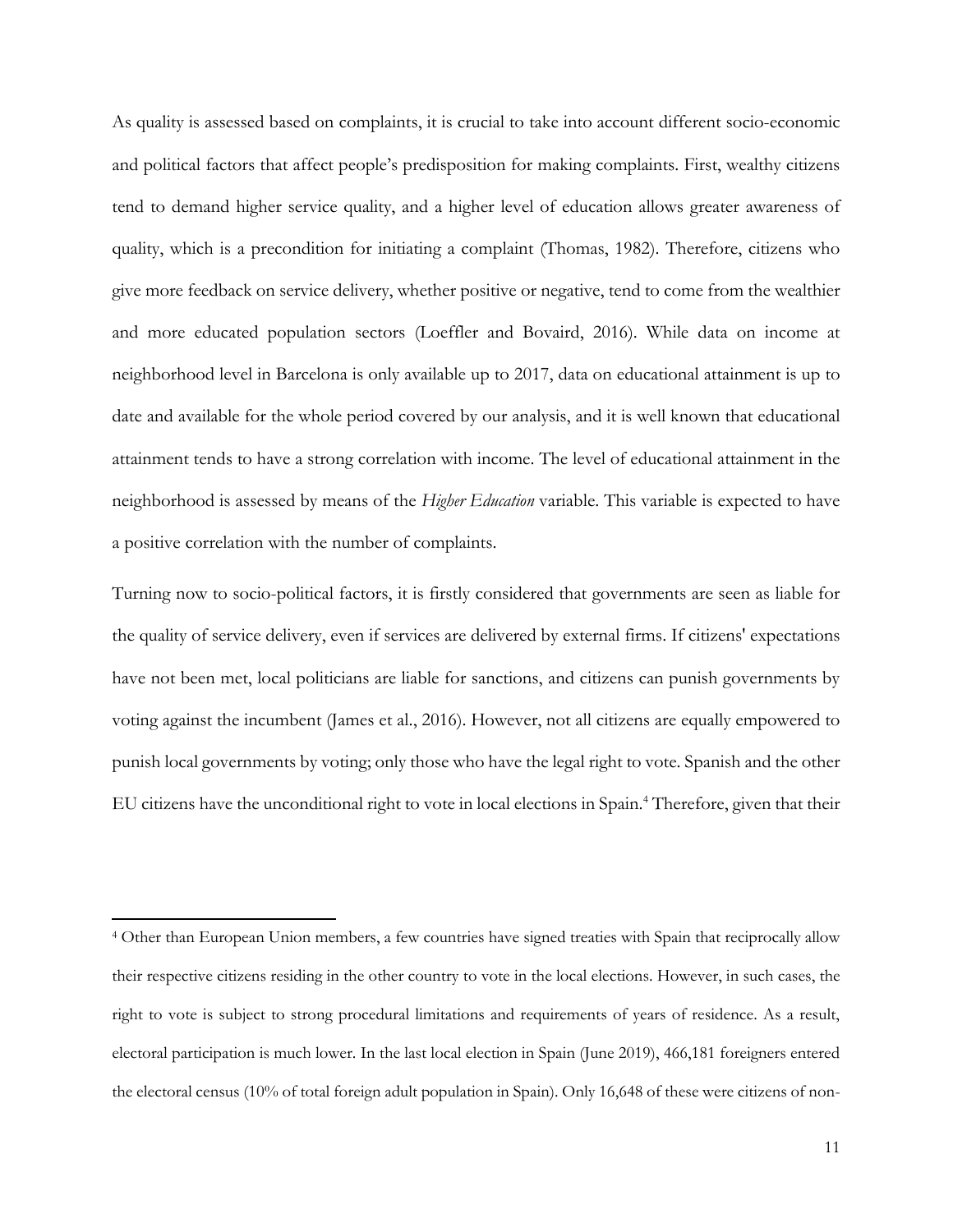potential level of political participation and punishment for low quality is higher, both firms and local regulators have incentives to pay more attention to quality delivered in neighborhoods where political participation can be higher. The resulting expectation is that neighborhoods with a higher share of citizens with the right to vote (*Political Participation*) receive a better service quality, which results in fewer complaints.

Furthermore, it is worth taking into account that identifying with political parties can strongly bias perceptions on the quality of the service (James and Van Ryzin, 2017; Jilke, 2018); supporters of the local government tend to be more satisfied with service delivery, whereas supporters of parties in opposition tend to be less satisfied. It should be noted, however, that when actual performance is evaluated -as it is in in this research, through the number of complaints- partisan biases can be less relevant (Tilley and Hobolt, 2011). Hence, no clear expectation exists regarding this variable (*Votes*).

Additionally, scale-related control variables were included. Firstly, *Population,* for which a positive effect on the number of complaints is expected. Secondly, *Net Density* (which measures the population density in the area allocated for residential use only), for which no precise expectation exists. The basic structure of our count model is as follows:

# $Quality = F(BorderStatus, Higher Education, Political Partition,$ *Vote for Governing Party, Population, Net Density*) (1)

As stated, several neighborhoods meet the conditions of having both a *Concessional Border* and a *Peripheral Border*. Therefore, two different specifications are considered:

EU countries with a reciprocal agreement, according to data from the Spanish Statistical Institute (INE; see https://www.eldiario.es/desalambre/voto-inmigrante-extranjeros-legalmente-espana\_1\_1636823.html ).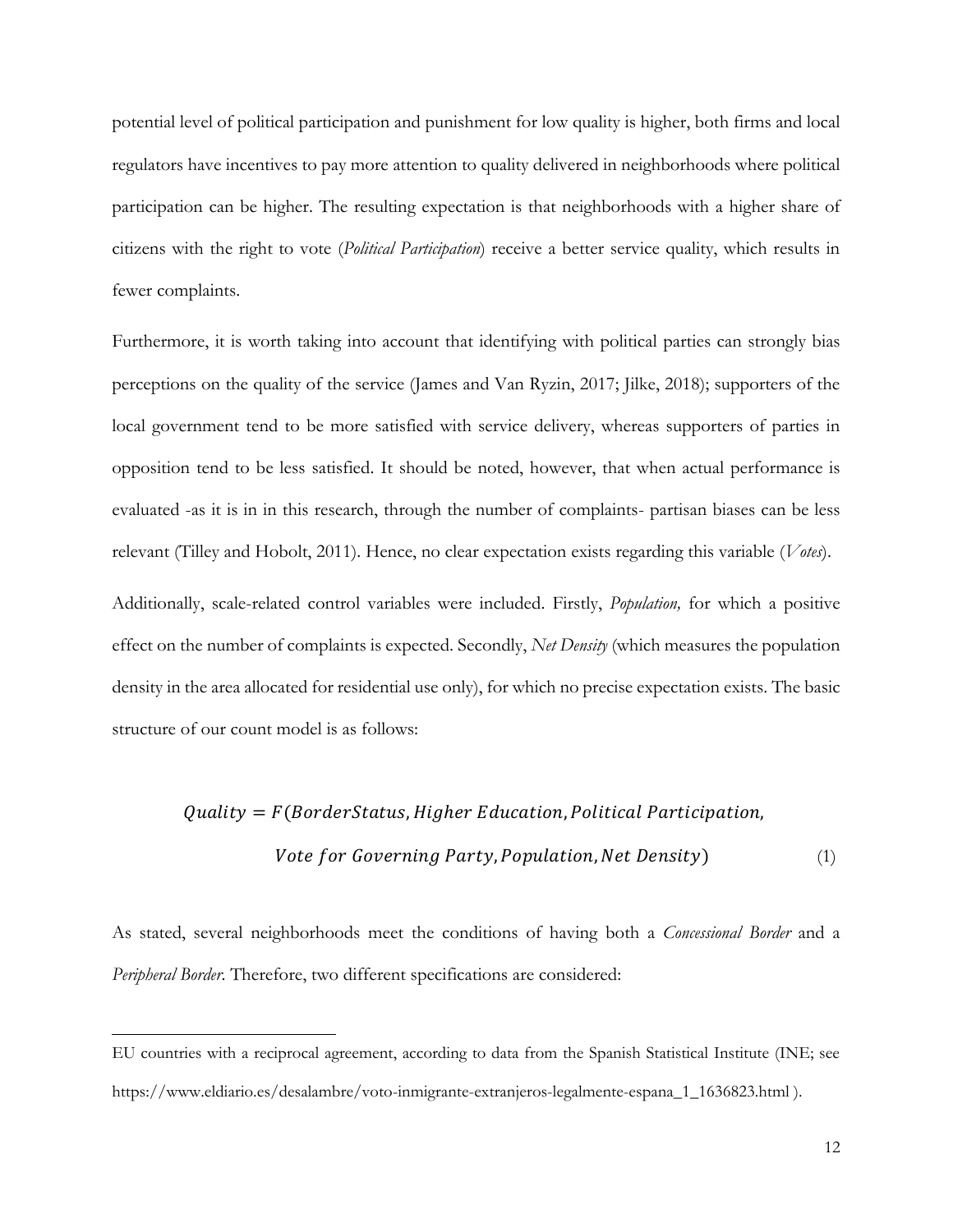Complaints<sub>it</sub> = 
$$
\beta_0 + \beta_1
$$
 *Concessional Border*  $_i + \beta_2$  *Higher Education<sub>it</sub>*

\n $+ \beta_3$  *Politational Partition<sub>it</sub>*  $+ \beta_4$  *Votes<sub>it</sub>*

\n $+ \beta_5$  *Population<sub>it</sub>*  $+ \beta_6$  *NetDensity<sub>it</sub>*  $+ \varepsilon_{it}$ 

\n(2)

Complaints<sub>it</sub> = 
$$
\beta_0 + \beta_1
$$
 Peripheral Border  $i_t + \beta_2$  Higher Education<sub>it</sub>

\n $+ \beta_3$  Political Partition<sub>it</sub> +  $\beta_4$ Notes<sub>it</sub>

\n $+ \beta_5$ Population<sub>it</sub> +  $\beta_6$ NetDensity $y_{it} + \varepsilon_{it}$ 

\n(3)

# **4.2 Data**

The Open Data BCN portal makes many datasets of different types accessible online. The collection of complaints in Barcelona resembles the *NYC 311 online* complaint program in New York, which was originally a non-emergency phone number available to citizens for reporting problems. Similar platforms were later developed, such as *Cambridge iReports* in the USA; *FixMyStreet* in the UK, and *SeeClickFix* and *CitySourced* -both location-independent-, among others (Offenhuber 2015). These platforms can be seen as tools for co-production of local services (Brudney and England, 1982; O'Brien, 2016), as is the Open Data BCN dataset on queries and complaints.

Complaints in the city of Barcelona have been recorded since 2013, and the registry is up to date. The database is formed of 31 categories, each of which is divided into subgroups. This research was interested in subgroups related to waste collection in the city. This data contains detailed information on date, time, and location of the calls (district, neighborhood and ward, mostly geolocated). Therefore, it has been possible to aggregate the number of complaints made about the waste collection service at a neighborhood level. Map 2 shows the number of complaints made in each neighborhood (per 1,000 inhabitants) in the year 2019, the last for which information is available for the whole year.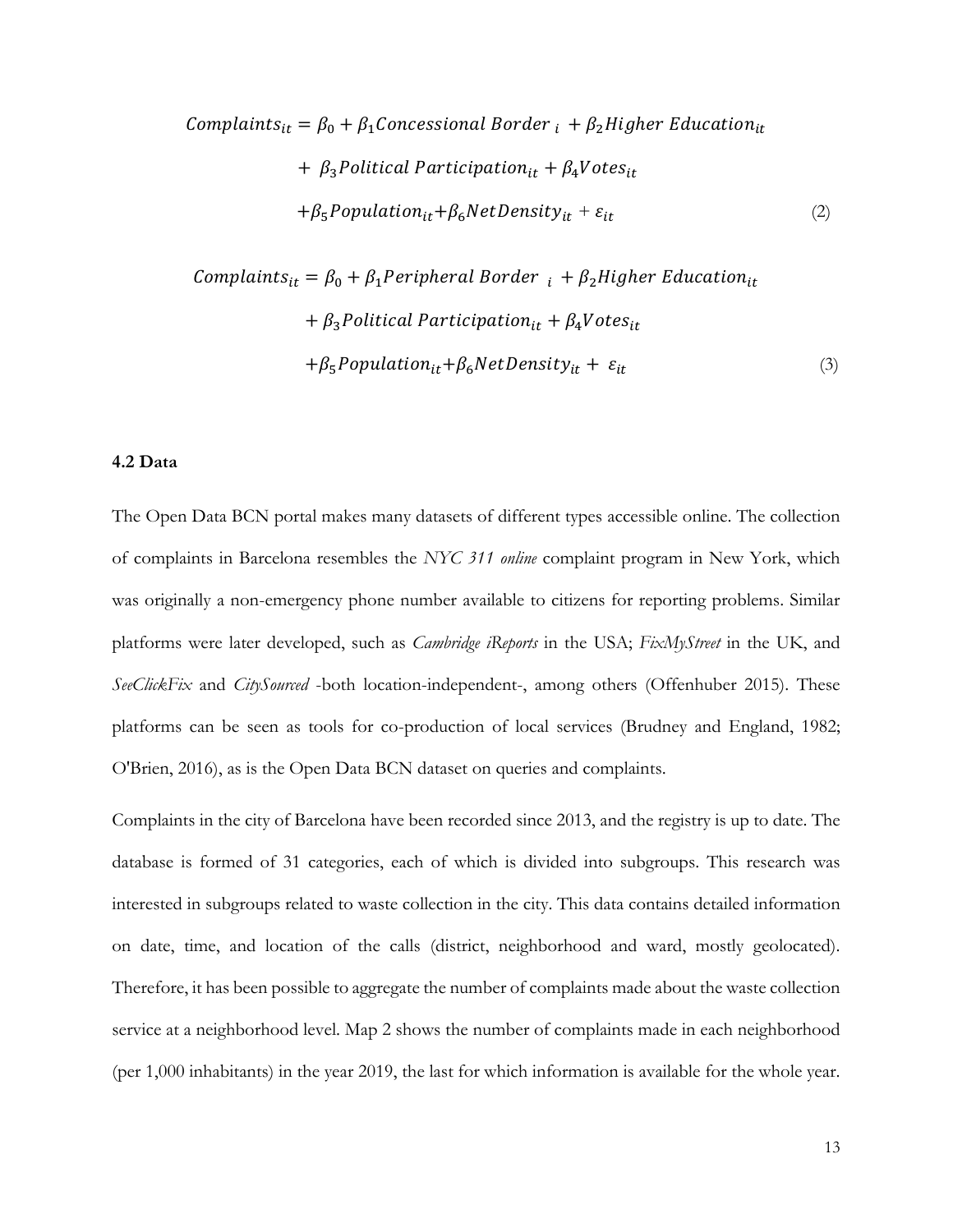

**Figure 2**: Complaints on the waste collection service in each neighborhood of Barcelona, year 2019. **Note:** (1) indicates Western zone; (2) Norther zone; (3) Center zone; and (4) East zone. **Source.** Authors' based on Open Data BCN

The period under analysis is 2014-2019, the first and last year with information available for the whole year. For this period, monthly observations of complaints are available for each neighborhood. For socio-economic, socio-political, and demographic variables, the data is yearly from 2014 to 2019. In the case of voting for the party in government, three election years were included in the data: 2011, 2015 and 2019. In the years in which elections were held, the outcomes starting from July of that year were considered (as newly elected local governments take office in June). The variables and their sources are described in Table 1. All sources are publicly available online: Open Data BCN, Official city statistics (bcn.cat), and Regional statistics (idescat.cat). Table 2 displays the descriptive statistics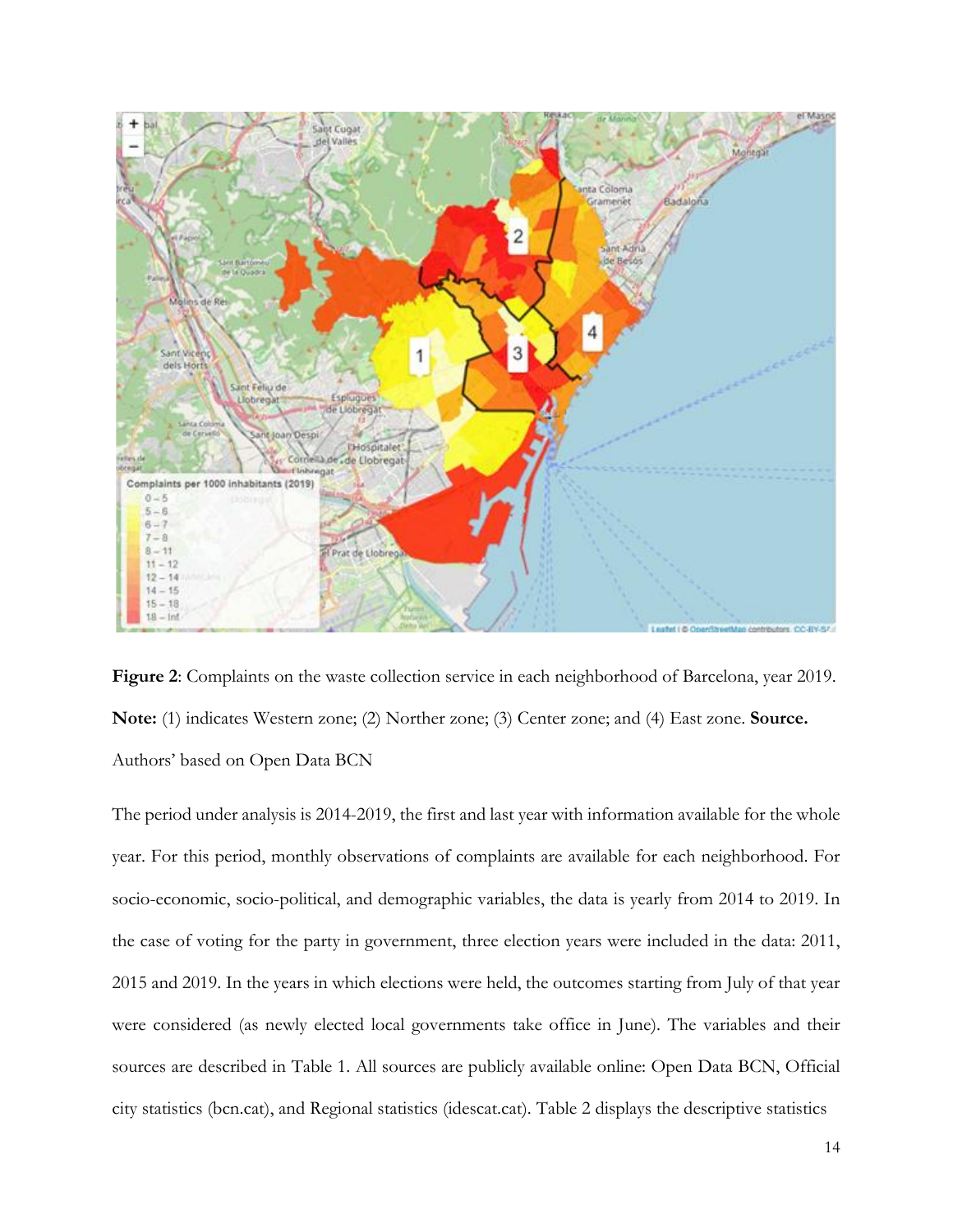1 Table 1. Description of the variables used in the estimations.

| Variable          | Description                             | Periodicity   | Source          |
|-------------------|-----------------------------------------|---------------|-----------------|
| Complaints        | Total number of complaints per          | Monthly data  | OpenData BCN    |
|                   | month in a neighborhood                 | 2014-2019     |                 |
| Concessional      | Dummy standing for neighborhoods        |               | Own elaboration |
| Border            | where two firms meet, with residents    |               |                 |
|                   | near both neighborhood borders          |               |                 |
| Peripheral Border | Dummy standing for peripheral           |               | Own elaboration |
|                   | neighborhoods, either bordering with    |               |                 |
|                   | another municipality or with the sea    |               |                 |
| Higher Education  | Number of inhabitants having finished   | Yearly data   | OpenData BCN    |
|                   | at least pre-university as the share of | 2014-2019     |                 |
|                   | population who entered the              |               |                 |
|                   | educational system                      |               |                 |
| Political         | Number of Spaniard or EU citizens as    | Yearly data   | bcn.cat         |
| Participation     | the share of total inhabitants in the   | 2014-2019     |                 |
|                   | neighborhood                            |               |                 |
| Votes             | Pro-mayor list votes in the local       | Data for last | bcn.cat         |
|                   | elections as the share of total votes   | election held |                 |
| Population        | Total number of inhabitants in the      | Yearly data   | idescat.cat     |
|                   | neighborhood                            | 2014-2019     |                 |
| Net Density       | Net density (inhabitants/residential    | Yearly data   | bcn.cat         |
|                   | hectares)                               | 2014-2019     |                 |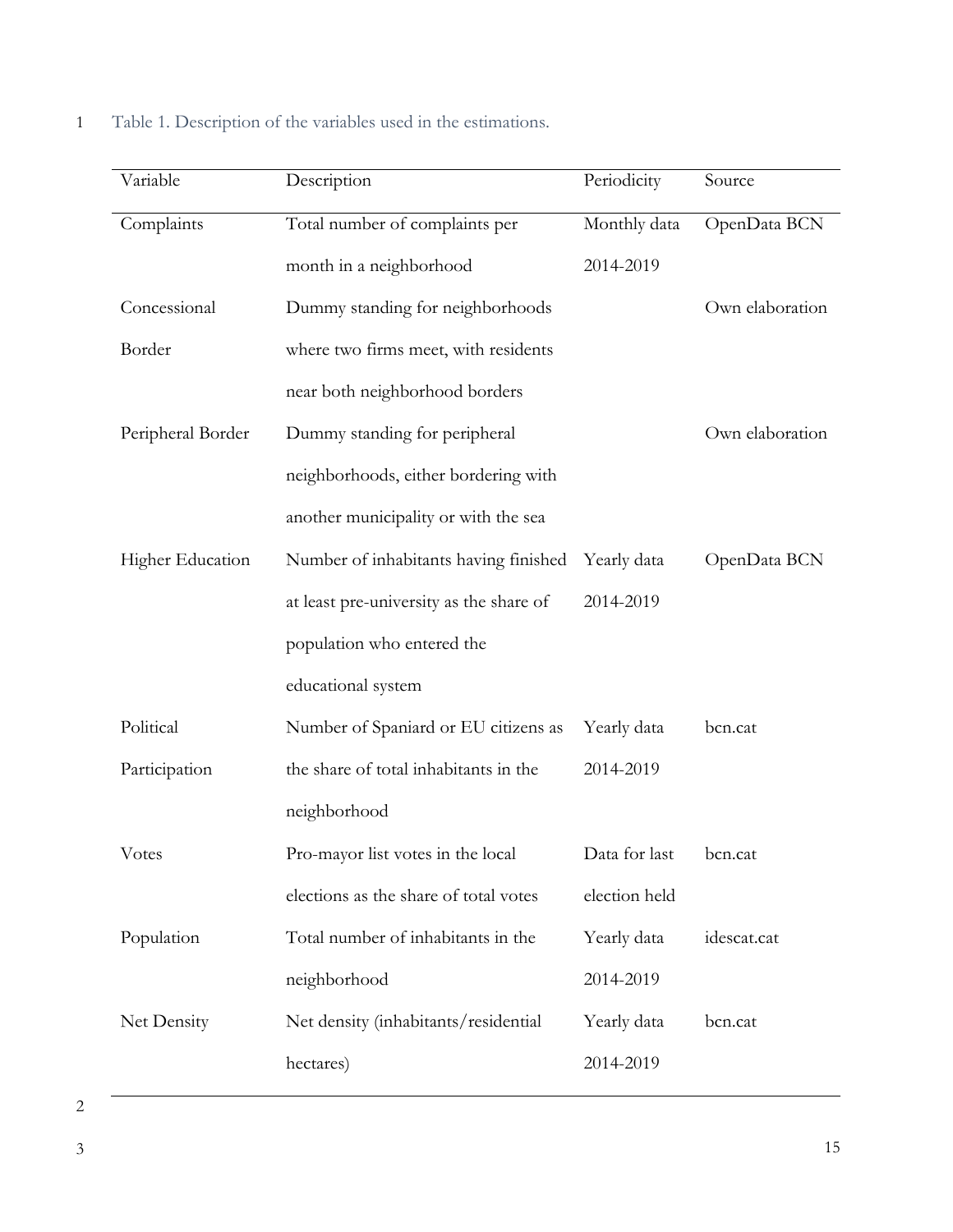# 4 Table 2. Descriptive Statistics

|                         | West-Cespa   |          |           | North-CLD |              |                |           |        |
|-------------------------|--------------|----------|-----------|-----------|--------------|----------------|-----------|--------|
| Variable                | Max          | Min      | Std. Dev. | Mean      | Max          | Min            | Std. Dev. | Mean   |
| Complaints              | 78           | $\theta$ | 11.23     | 12.63     | 166          | $\overline{0}$ | 13.32     | 9.97   |
| Concessional Border     | $\mathbf{1}$ | $\theta$ | 0.49      | 0.41      | $\mathbf{1}$ | $\overline{0}$ | 0.48      | 0.37   |
| Peripheral Border       | $\mathbf{1}$ | $\theta$ | 0.49      | 0.41      | $\mathbf{1}$ | $\overline{0}$ | 0.45      | 0.29   |
| Votes                   | 51.90        | 4.80     | 12.19     | 23.42     | 40.30        | 8.50           | 8.66      | 28.05  |
| Higher Education        | 0.82         | 0.15     | 0.18      | 0.62      | 0.61         | 0.20           | 0.12      | 0.39   |
| Political Participation | 0.97         | 0.78     | 0.04      | 0.91      | 0.97         | 0.71           | 0.05      | 0.89   |
| Population              | 47,928       | 1,145    | 13,407    | 24,305    | 37,216       | 529            | 10,204    | 37,216 |
| Net Density             | 1,121        | 19       | 316       | 570       | 1,181        | 85             | 282       | 619    |

|                         |              | Center-FCC |           |        | East-Urbaser |          |           |        |
|-------------------------|--------------|------------|-----------|--------|--------------|----------|-----------|--------|
| Variable                | Max          | Min        | Std. Dev. | Mean   | Max          | Min      | Std. Dev. | Mean   |
| Count of Complaint      | 444          | $\theta$   | 23.07     | 26.11  | 132          | $\theta$ | 12.88     | 13.65  |
| Concessional Border     | 1            | $\theta$   | 0.34      | 0.87   | $\mathbf{1}$ | $\theta$ | 0.50      | 0.53   |
| Peripheral Border       | $\mathbf{1}$ | $\theta$   | 0.34      | 0.13   | $\mathbf{1}$ | $\theta$ | 0.50      | 0.47   |
| Votes                   | 39.70        | 17         | 6.41      | 26.74  | 37.80        | 10.70    | 6.14      | 27.10  |
| Higher Education        | 0.77         | 0.39       | 0.09      | 0.63   | 0.78         | 0.19     | 0.14      | 0.48   |
| Political Participation | 0.94         | 0.61       | 0.08      | 0.86   | 0.95         | 0.73     | 0.05      | 0.90   |
| Population              | 58,642       | 7,307      | 15,903    | 32,649 | 57,961       | 2,482    | 12,662    | 22,585 |
| Net Density             | 1,155        | 328        | 231       | 741    | 1,511        | 380      | 238       | 827    |
|                         |              |            |           |        |              |          |           |        |

5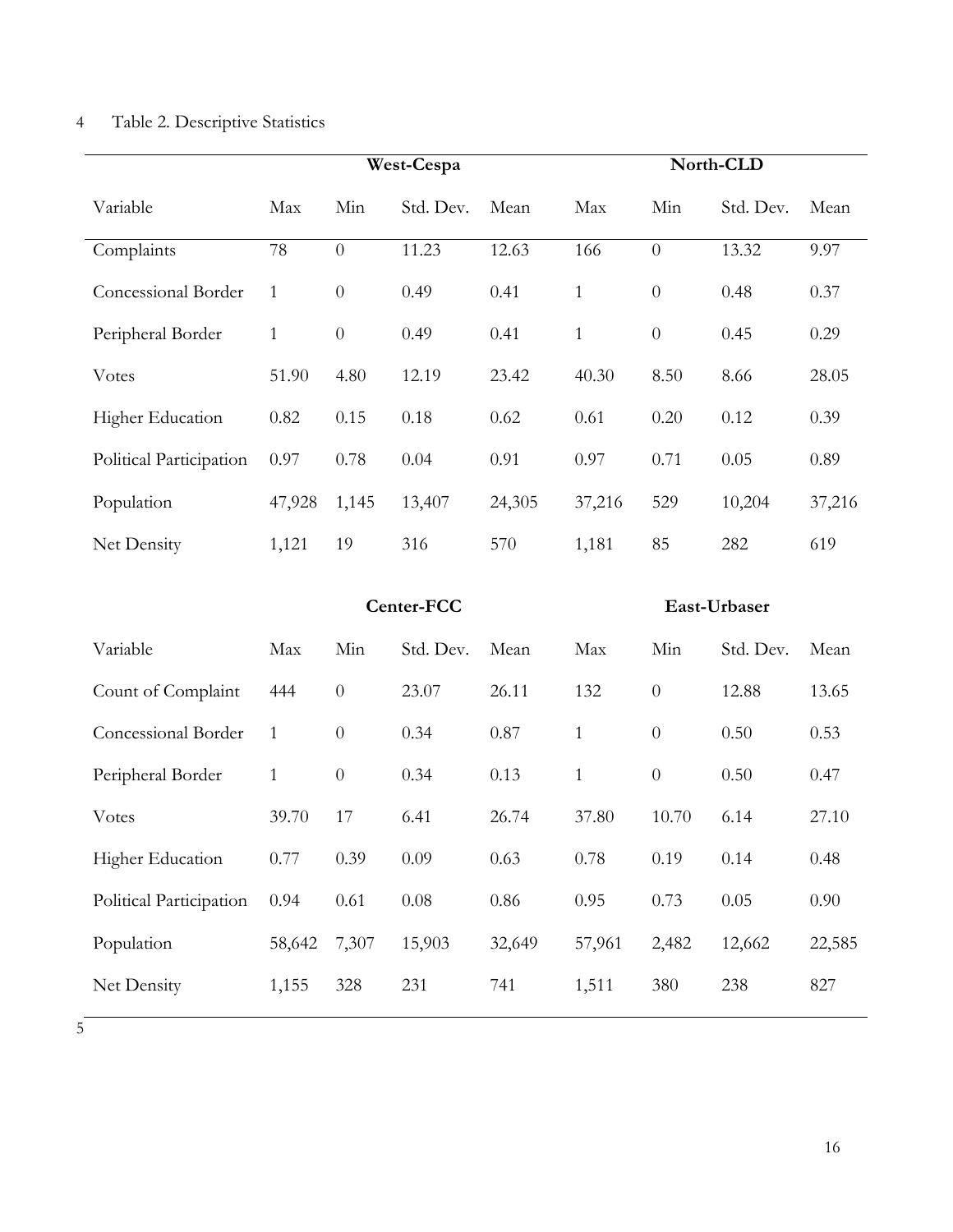To check the potential relevance of multicollinearity issues, the variance inflation factor (VIF) was computed for each of the two specifications, and for all four concessional areas, each managed by a different firm. The highest mean VIF was 2.56 (Center zone-FCC, estimation for concessional borders). The maximum individual VIFs were 4.76 and 4.39, both for *Higher Education* in Center zone- FCC, concessional and peripheral estimations respectively. All other individual VIFs were well below 4. Thus, no relevant multicollinearity problems exist in the estimations. Results for mean and individual VIFs are displayed in Table SM1, in the supplementary materials.

# **5. Estimations and results**

 Given that the number of complaints made on the service in each neighborhood was used to analyze quality variations related to competition by comparison, the outcome variable is discrete: the count of the event -complaint made- (Green, 2018). To estimate the count model, negative binomial regression was used. Negative binomial regression generalizes the Poisson model by loosening the assumption that the variance is equal to the mean, an assumption that is rarely satisfied. The outcome variable has a variance higher than its mean, which indicates an issue of overdispersion, which can be dealt with by using negative binomial regression (Hilbe, 2014). The maximum likelihood method was used to estimate the regression coefficients. In all estimations time controls are used.

 The results of the first set of estimations, for the models for each concessional area/firm analyzing concessional borders, are displayed in Table 3. In all four estimations, alpha is higher than zero, thus confirming that overdispersion is present. The p-value for the chi-square (p<0.0000 in all cases) shows that the overall model is robust for every regression.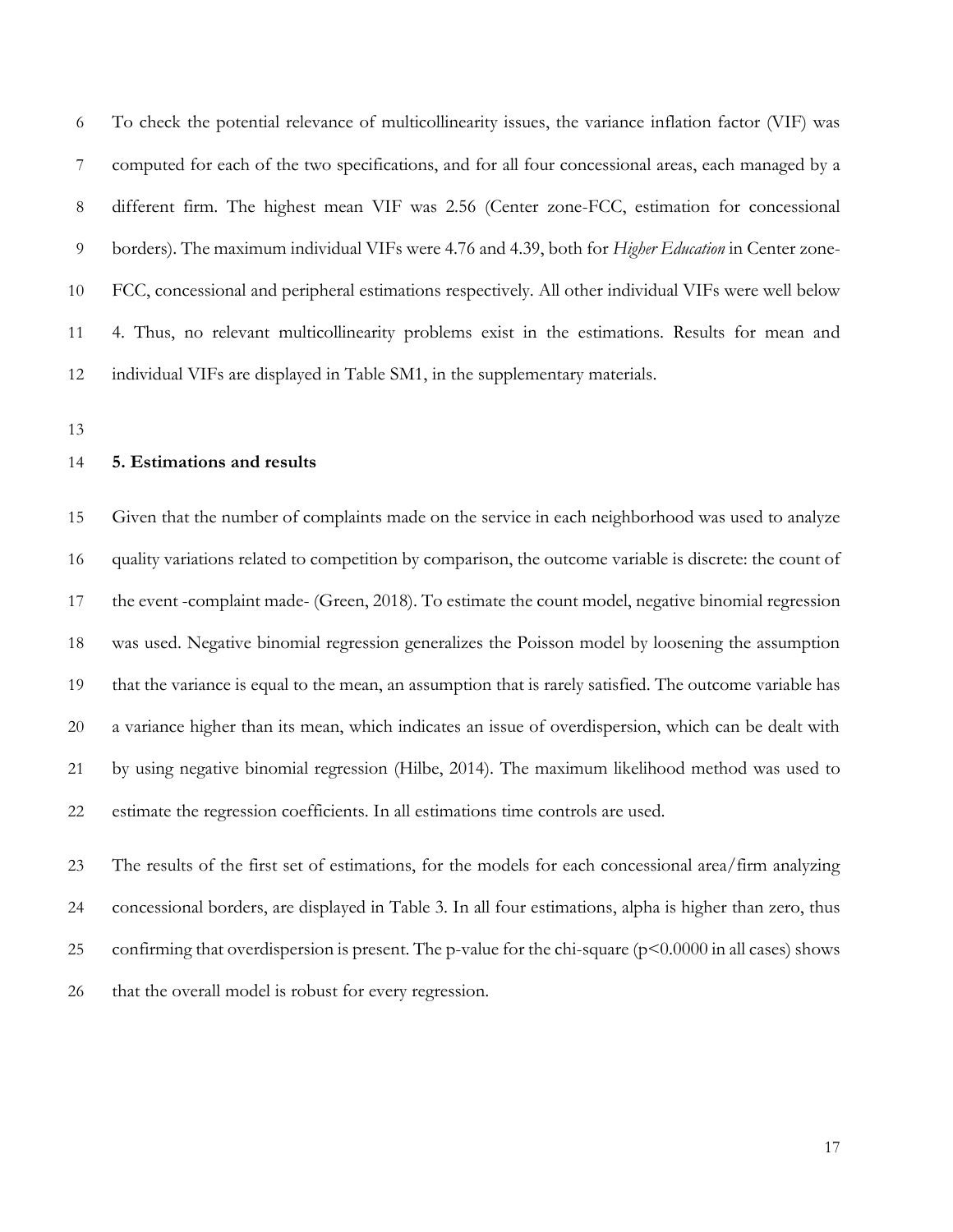| DV: Count of Complaints | West-Cespa    | North-CLD     | Center-FCC    | East-Urbaser  |
|-------------------------|---------------|---------------|---------------|---------------|
| Concessional Border     | $-0.03399$    | $-0.14351***$ | $-0.52823***$ | $-0.40212***$ |
|                         | (0.04541)     | (0.03909)     | (0.05534)     | (0.02927)     |
| Higher Education        | 1.16754 ***   | 1.60189***    | 1.41065***    | 2.85124 ***   |
|                         | (1.14437)     | (0.19791)     | (0.45433)     | (0.17563)     |
| Political Participation | $-3.19041***$ | $-1.92718***$ | $-3.57416***$ | $-4.51974***$ |
|                         | (0.61271)     | (0.43374)     | (0.39154)     | (0.40552)     |
| Votes                   | $0.00311**$   | $-0.00470$    | $0.00639**$   | $0.01213***$  |
|                         | (0.00145)     | (0.00337)     | (0.00250)     | (0.00391)     |
| Population              | $0.00005***$  | $0.00007$ *** | $0.00003$ *** | $0.00004***$  |
|                         | $(1.81e-06)$  | $(1.98e-06)$  | $(1.18e-06)$  | $(1.02e-06)$  |
| Net Density             | $-0.00034***$ | $-0.00021***$ | $-0.00020*$   | $0.00028***$  |
|                         | (0.00010)     | (0.00007)     | (0.00010)     | (0.00005)     |
| Constant                | 3.08090***    | 1.85752 ***   | 4.45095***    | 3.15011***    |
|                         | (0.70739)     | (0.39272)     | (0.23204)     | (0.34204)     |
| Alpha                   | 0.12691       | 0.22230       | 0.12360       | 0.08132       |
|                         | (0.01334)     | (0.01343)     | (0.01395)     | (0.00795)     |
| Time effects            | <b>YES</b>    | <b>YES</b>    | <b>YES</b>    | <b>YES</b>    |
| Nr of observations      | 1,224         | 1,728         | 1,080         | 1,224         |
| Wald chi                | 2,694.82      | 3,582.70      | 2,761.03      | 4,021.81      |
| Prob > chi2             | 0.0000        | 0.0000        | 0.0000        | 0.0000        |
| Pseudo R2               | 0.1726        | 0.1792        | 0.1481        | 0.1924        |
| Log pseudolikelihood    | $-3,589.22$   | $-4,746.71$   | $-3,858.46$   | $-3,572.03$   |

Table 3. Results of the Estimation of the Influence of Concessional Borders on the Count of Complaints.

Note: \*\*\* indicates significance at 1% level; indicates significance at 5% level; \* indicates significance at 10%. In parenthesis robust standard errors.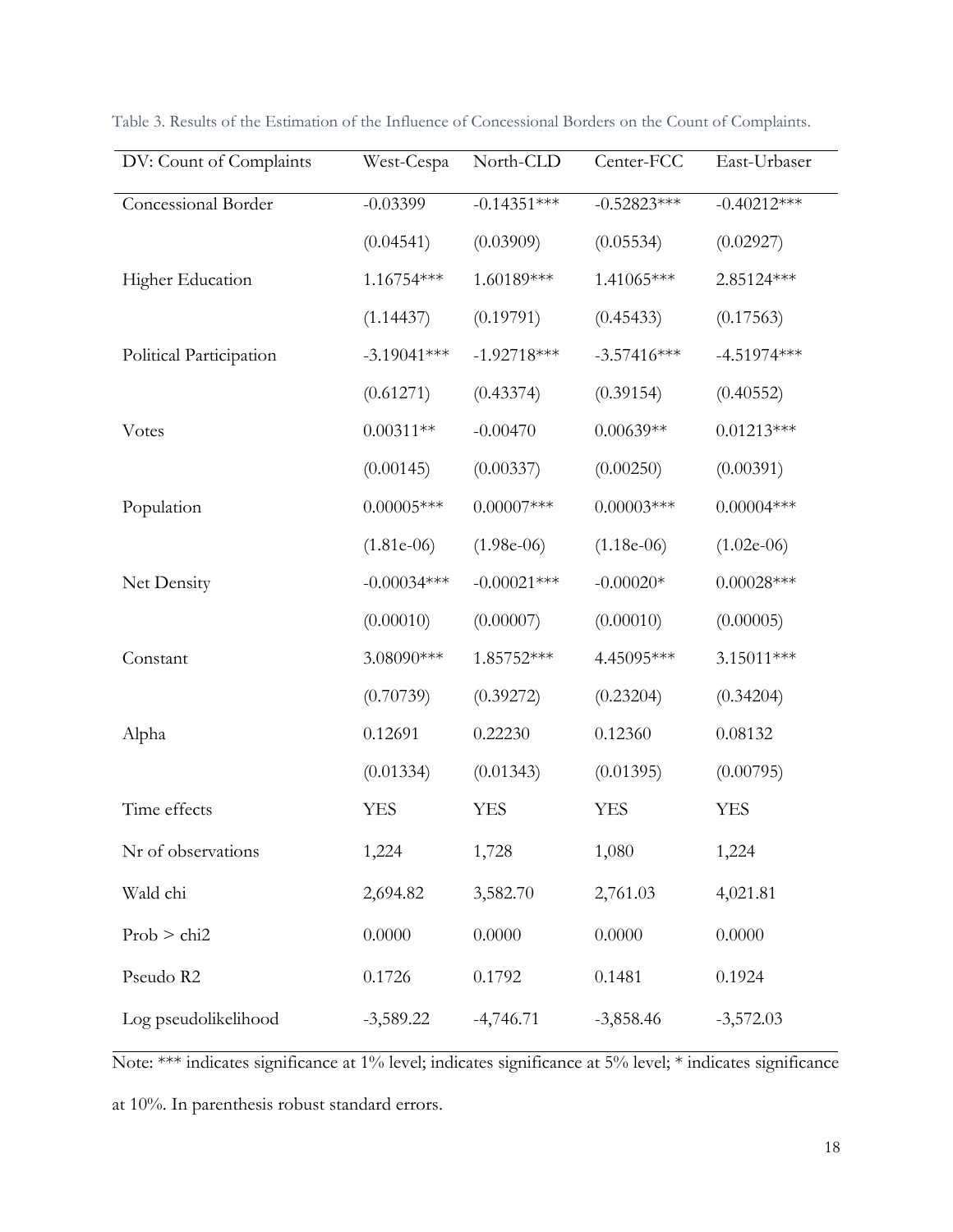The key variable is *Concessional Border*, which allows us to check Hypothesis 1. In three concessional areas (North (CLD), Centre (FCC) and East (Urbaser)), neighborhoods that border other concessional areas show negative signs (they have less complaints), and all coefficients are significant at the 1% level. The Western concessional area (CESPA) is the only exception, as the coefficient for its neighborhoods with concessional borders has a negative sign, as expected, but the coefficient does not significantly differ from zero.

Table 4 displays the results for the estimations of the models with neighborhoods with a peripheral border, which is the key variable in these estimations as it allows us to check Hypothesis 2. The North (CLD), Centre (FCC) and East (Urbaser) concessional areas have a higher number of complaints (positive sign) in peripheral borders, and coefficients are strongly significant, as in the previous case: at the 1% level for FCC and for Urbaser, and at 5% for CLD. As before, once again, West (CESPA) is the only exception: a positive sign (as expected) for the neighborhoods with peripheral borders is found, but its coefficient does not significantly differ from zero.

Results for the key variables in the estimations in Tables 3 and 4 tend to confirm our two hypotheses overall: quality delivered is higher in neighborhoods (lower number of complaints) that are closer to competitors' concessions (H1), where customer comparison with quality in other concessional areas is easier. Conversely, quality is lower (higher number of complaints) in neighborhoods that are geographically peripheral (2), where customer comparison with firms in other concessional areas is more difficult.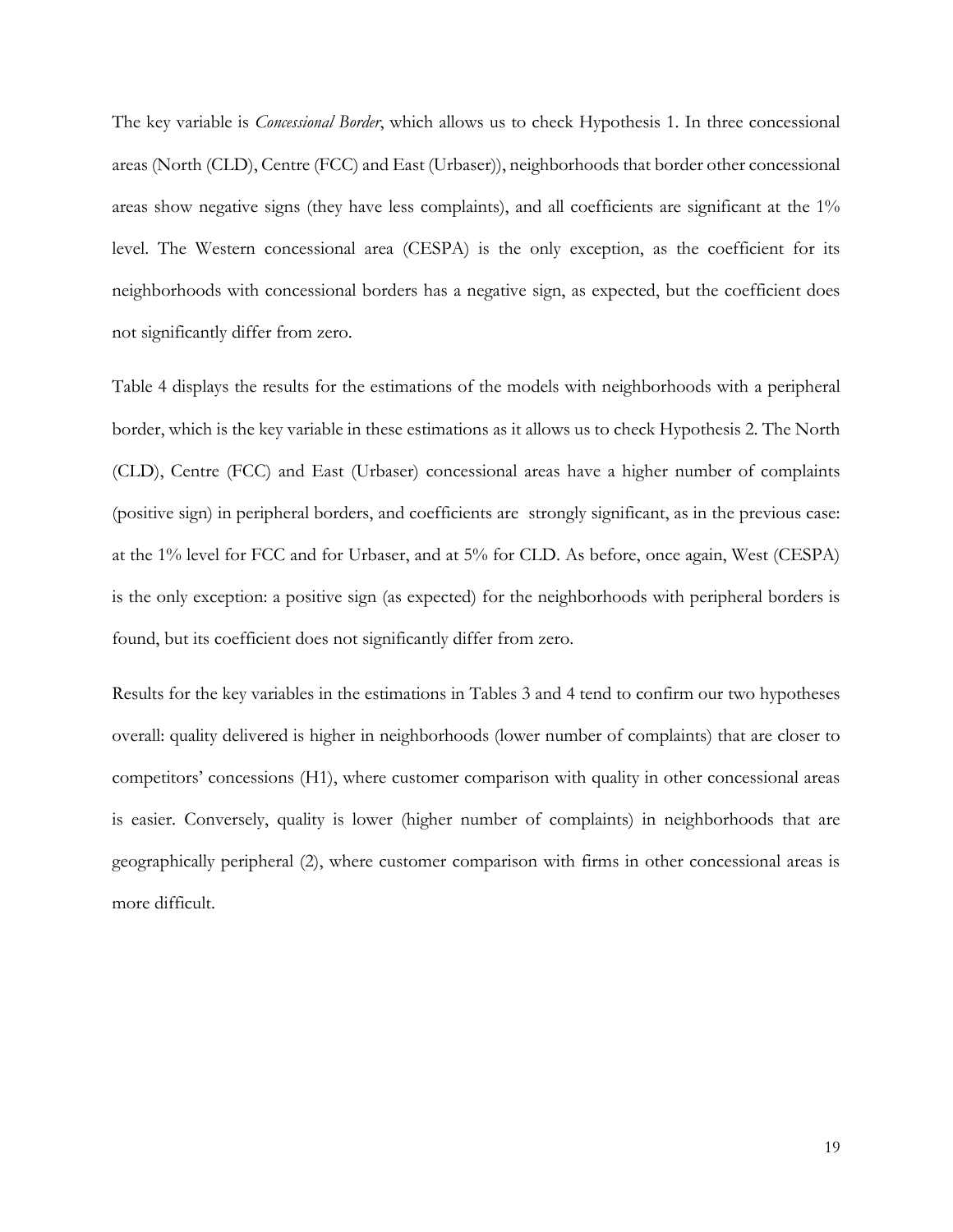| DV: Count of Complaints | West-Cespa    | North-CLD     | Center-FCC    | East-Urbaser  |
|-------------------------|---------------|---------------|---------------|---------------|
| Peripheral Border       | 0.04259       | $0.11541**$   | $0.57992***$  | $0.28565***$  |
|                         | (0.04255)     | (0.04465)     | (0.06623)     | (0.03776)     |
| Higher Education        | 1.21592***    | 1.68717***    | 2.59359***    | 2.32295***    |
|                         | (0.15663)     | (0.19628)     | (0.37558)     | (0.17365)     |
| Political Participation | $-3.22445***$ | $-1.91162***$ | $-4.42607***$ | $-2.58081***$ |
|                         | (0.58569)     | (0.44378)     | (0.33990)     | (0.41050)     |
| Votes                   | $0.00314**$   | $-0.00478$    | 0.00419       | $0.01743***$  |
|                         | (0.00146)     | (0.00342)     | (0.00259)     | (0.00401)     |
| Population              | $0.00005***$  | $0.00007$ *** | $0.00003$ *** | $0.00004***$  |
|                         | $(1.43e-06)$  | $(1.72e-06)$  | $(1.26e-06)$  | $(1.07e-06)$  |
| Net Density             | $-0.00033***$ | $-0.00015$    | $-0.00065***$ | $0.00072***$  |
|                         | (0.00009)     | (0.00009)     | (0.00009)     | (0.00006)     |
| Constant                | 3.05356***    | 1.74684 ***   | 4.19191***    | $0.85919**$   |
|                         | (0.53319)     | (0.41728)     | (0.22822)     | (0.35968)     |
| Alpha                   | 0.12747       | 0.22591       | 0.12413       | 0.10069       |
|                         | (0.01343)     | (0.01334)     | (0.01248)     | (0.00887)     |
| Time effects            | <b>YES</b>    | <b>YES</b>    | <b>YES</b>    | <b>YES</b>    |
| Nr of observations      | 1,224         | 1,728         | 1,080         | 1,224         |
| Wald chi                | 2,752.13      | 3,571.30      | 2,991.85      | 3,648.68      |
| Prob > chi2             | 0.0000        | 0.0000        | 0.0000        | 0.0000        |
| Pseudo R2               | 0.1726        | 0.1786        | 0.1514        | 0.1794        |
| Log pseudolikelihood    | $-3,588.99$   | $-4,749.99$   | $-3,850.27$   | $-3,629.58$   |

Table 4. Results of the Estimation of the Influence of Peripheral Borders on the Count of Complaints.

Note: \*\*\* indicates significance at 1% level; \*\*: indicates significance at 5% level; \* indicates

significance at 10%. In parentheses robust standard errors.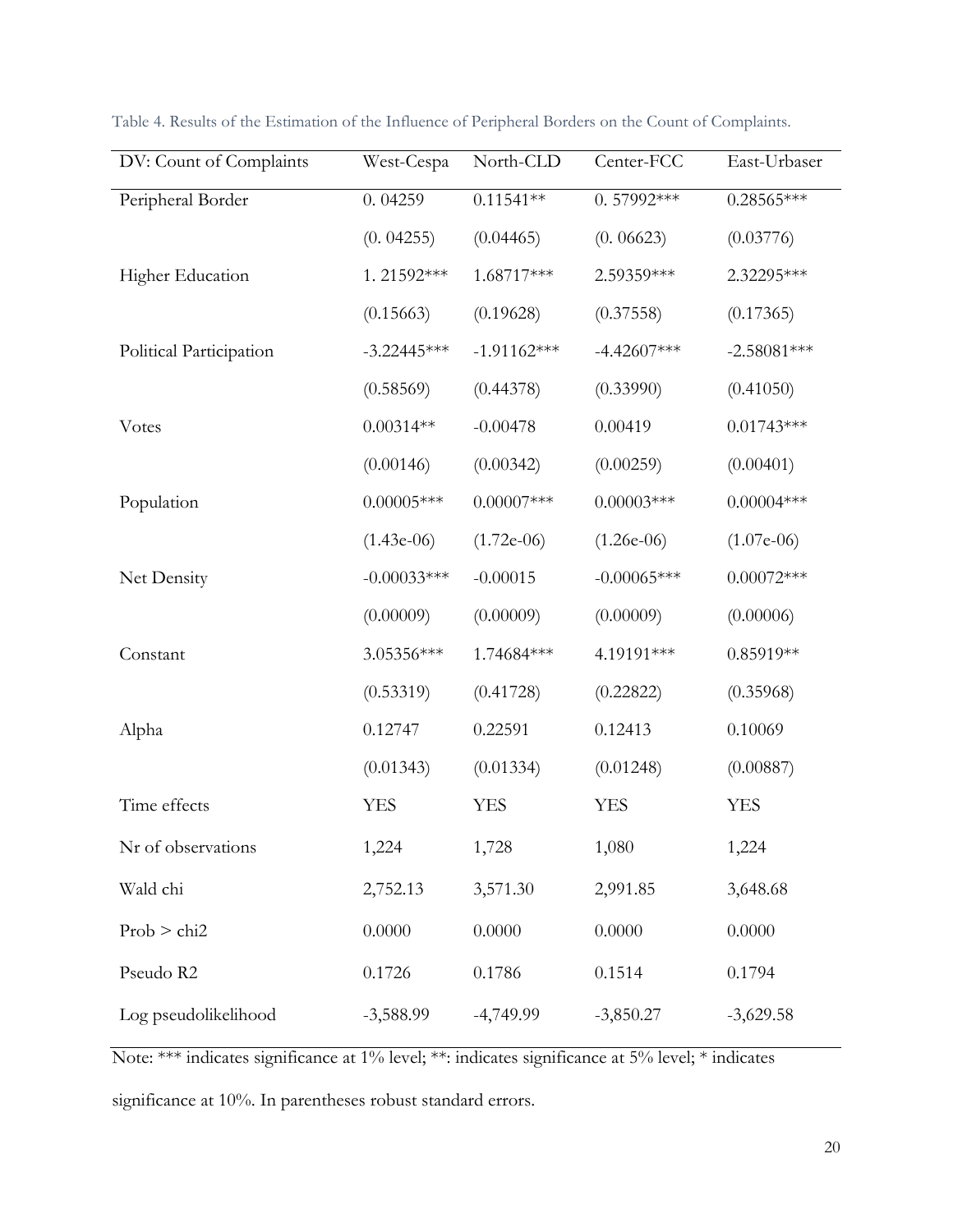Regarding the control variable included in the estimations, results are almost identical for both specifications. In all estimations in Tables 3 and 4, *Higher Education* and *Population* show a stable and significant positive association with complains, whereas it is negative in the case of *Political Participation*. Results for these three v*ariables in all eight estimations are according to expectations. In the case of Votes for the Mayor's Party*, results are less systematic, but *Votes* tend to be associated with more complaints, when statistically significant. Results for *Net Density* show a random pattern regarding sign and significance, so no clear and stable effect can be concluded.

#### **6. Robustness check**

The robustness of our results can be checked with another technique that can be used to estimate an over-dispersed Poisson distribution, such as the Generalized Linear Model (GLM). Using this approach, the value of *k* is identified for which the deviance-based dispersion equals 1 (Hardin and Hilbe, 2018). Tables 5 and 6 present the results for the GLM estimation of models for *Concessional Border* and for *Peripheral Border*, respectively. The results obtained are almost identical to those obtained with negative binomial regressions, which suggests that the results obtained are robust to the estimation technique. The only relevant difference is found in the estimation for the peripheral borders specification for West-Cespa. Precisely, the coefficient for the *Peripheral Border* variable is now positive and statistically significant at the 1% level (while it was not significant with negative binomial regression). With GLM, all four estimations for peripheral borders are consistent with H2, as more complaints (indicating lower quality of the service) are made in the neighborhoods where comparison with other concessions is more difficult.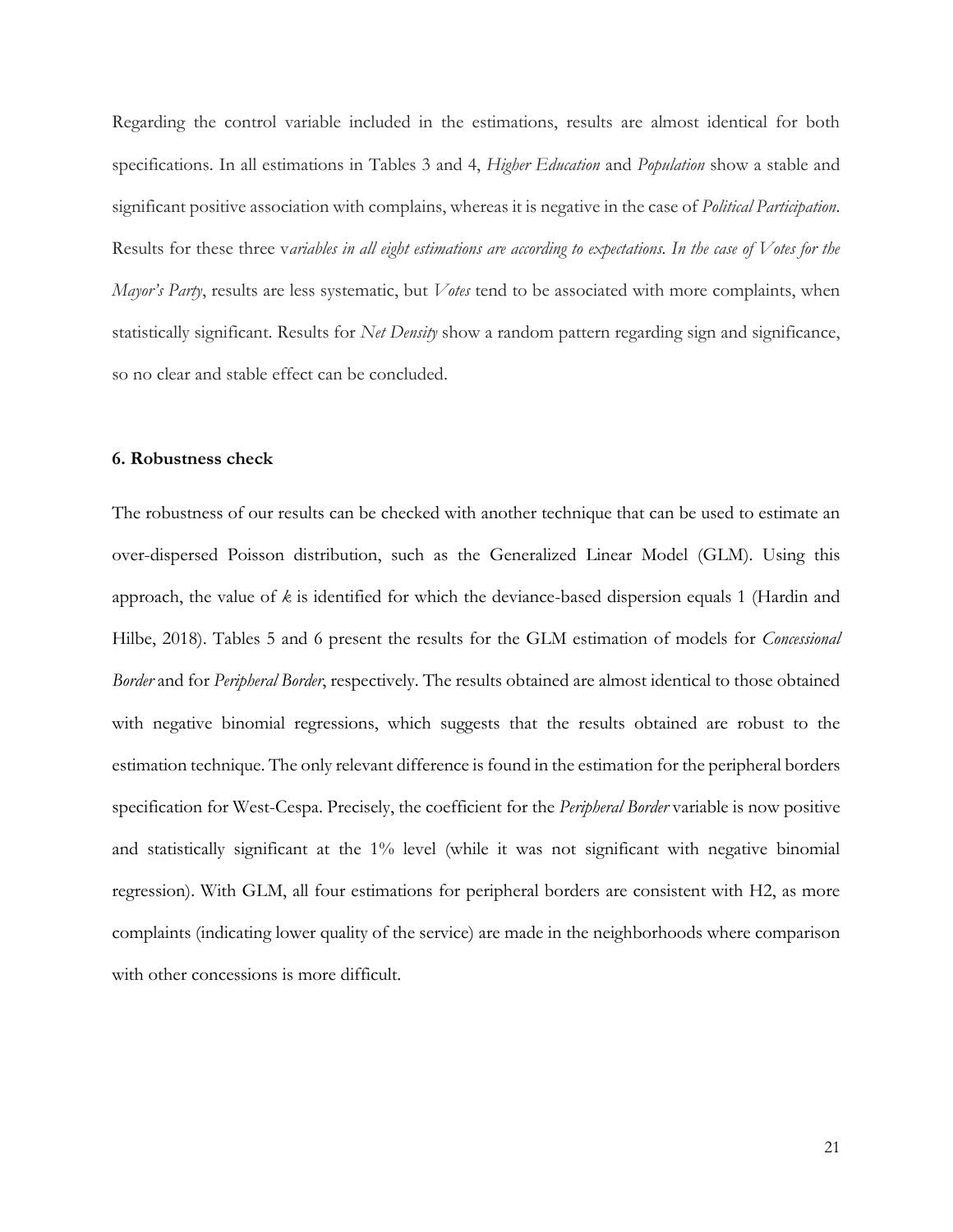| DV: Count of Complaints | West-Cespa    | North-CLD      | Center-FCC    | East-Urbaser   |
|-------------------------|---------------|----------------|---------------|----------------|
| Concessional Border     | $-0.05113$    | $-0.10099$ *** | $-0.56122***$ | $-0.40050$ *** |
|                         | (0.04512)     | (0.03845)      | (0.04986)     | (0.03161)      |
| Higher Education        | 1.52882 ***   | 1.90457***     | 1.64525 ***   | 3.21657***     |
|                         | (0.16860)     | (0.21930)      | (0.45226)     | (0.21946)      |
| Political Participation | $-2.97407***$ | $-2.40828***$  | $-3.95644***$ | $-5.26783***$  |
|                         | (0.63239)     | (0.47475)      | (0.39164)     | (0.50601)      |
| <b>V</b> otes           | $0.00400**$   | $-0.00539$     | $0.00576**$   | $0.01341***$   |
|                         | (0.00165)     | (0.00354)      | (0.00251)     | (0.00456)      |
| Population              | $0.00005***$  | $0.00007$ ***  | $0.00003$ *** | $0.00004***$   |
|                         | $(1.85e-06)$  | $(2.00e-06)$   | $(1.21e-06)$  | $(1.22e-06)$   |
| Net Density             | $-0.00020**$  | $-0.00019**$   | $-0.00005$    | $0.00035***$   |
|                         | (0.00010)     | (0.00008)      | (0.00010)     | (0.00006)      |
| Constant                | 2.54848 ***   | 2.11644 ***    | 4.59085***    | 3.5233***      |
|                         | (0.58100)     | (0.42693)      | (0.25562)     | (0.40267)      |
| Time effects            | <b>YES</b>    | <b>YES</b>     | <b>YES</b>    | <b>YES</b>     |
| Nr of observations      | 1,224         | 1,728          | 1,080         | 1,224          |
| $\rm AIC$               | 6.76444       | 6.01866        | 8.30163       | 6.90479        |
| <b>BIC</b>              | $-7,793.40$   | $-11,532.37$   | $-6,789.33$   | $-7,826.83$    |
| Log pseudolikelihood    | $-4,061.84$   | $-5,122.13$    | $-4,404.88$   | $-4,147.73$    |

Table 5. Results of the estimations for concessional borders. Generalized Linear Model

Note: \*\*\* indicates significance at 1% level; indicates significance at 5% level; \* indicates significance

at 10%. In parentheses robust standard errors.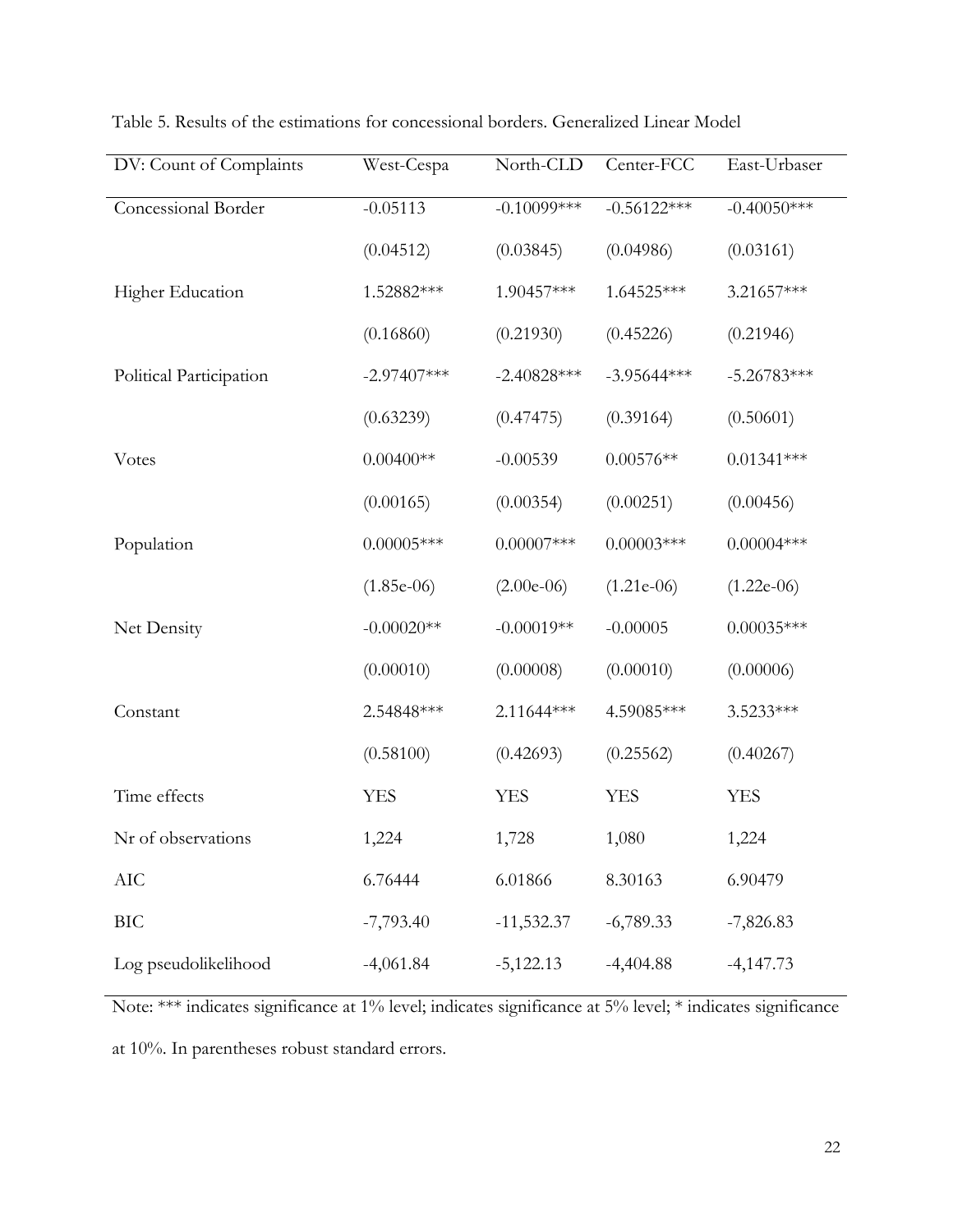| DV: Count of Complaints | West-Cespa    | North-CLD     | Center-FCC    | East-Urbaser  |
|-------------------------|---------------|---------------|---------------|---------------|
| Peripheral Border       | $0.11983***$  | $0.11106**$   | $0.65302***$  | $0.25066***$  |
|                         | (0.04571)     | (0.04722)     | (0.06031)     | (0.03730)     |
| Higher Education        | 1.70153***    | 1.98792***    | $3.04677***$  | 2.64540***    |
|                         | (0.18526)     | (0.21578)     | (0.38733)     | (0.21395)     |
| Political Participation | $-3.36134***$ | $-2.30952***$ | $-4.88924***$ | $-3.24471***$ |
|                         | (0.62838)     | (0.49579)     | (0.34925)     | (0.48779)     |
| <b>V</b> otes           | $0.00416**$   | $-0.00524$    | 0.00367       | $0.01815***$  |
|                         | (0.00168)     | (0.00358)     | (0.00255)     | (0.00459)     |
| Population              | $0.00005$ *** | $0.00007$ *** | $0.00003$ *** | $0.00004***$  |
|                         | $(1.55e-06)$  | $(1.78e-06)$  | $(1.27e-06)$  | $(1.23e-06)$  |
| Net Density             | $-0.00022**$  | $-0.00012$    | $-0.00053***$ | $0.00076$ *** |
|                         | (0.00009)     | (0.00010)     | (0.00009)     | (0.00007)     |
| Constant                | 2.72006***    | 1.91821 ***   | 4.23713***    | 1.25800***    |
|                         | (0.55945)     | (0.46733)     | (0.25064)     | (0.39473)     |
| Time effects            | <b>YES</b>    | <b>YES</b>    | <b>YES</b>    | <b>YES</b>    |
| Nr of observations      | 1,224         | 1,728         | 1,080         | 1,224         |
| AIC                     | 6.76311       | 6.01867       | 8.29181       | 6.92195       |
| <b>BIC</b>              | $-7,795.03$   | $-1,1523.36$  | $-6,799.92$   | $-7,805.84$   |
| Log pseudolikelihood    | $-4,061.02$   | $-5,122.13$   | $-4,399.57$   | $-4,158.23$   |

Table 6. Results of the estimations for peripheral borders. Generalized Linear Model

Note: \*\*\* indicates significance at 1% level; indicates significance at 5% level; \* indicates significance

at 10%. In parentheses robust standard errors.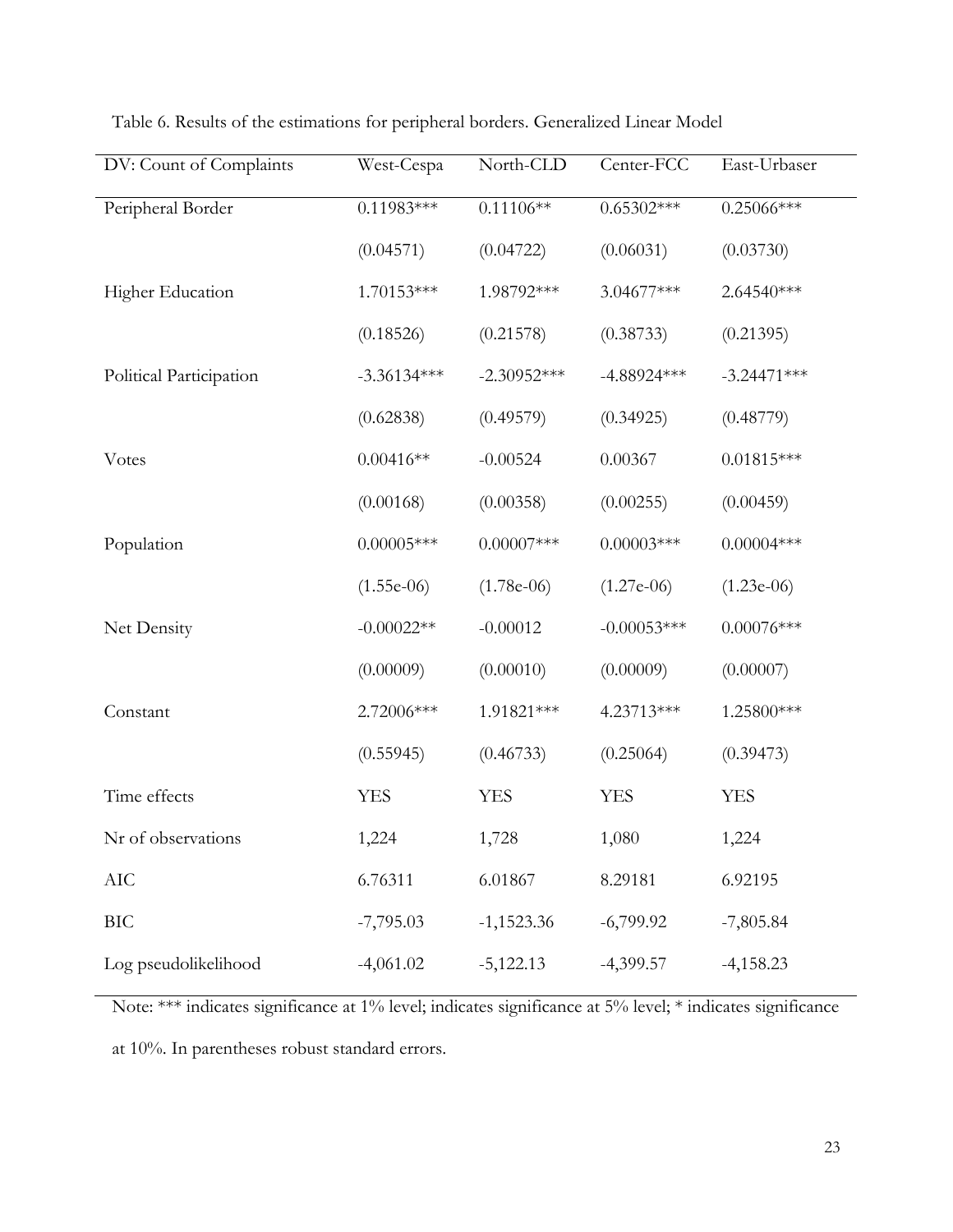### **7. Discussion and policy implication**

This research has empirically addressed a main research question: how firms managing the waste collection system in a jurisdiction with fragmented service areas will deliver quality depending on competition by comparison posed by other firms in the city. Our results show strategic behavior of the firm in response to competitive pressures. Those neighborhoods that share a border with another neighborhood that belongs to a different delivery zone tend to have a lower number of complaints, reflecting a higher quality of service provided by the firm, which is consistent with our Hypothesis 1. This is due to the fact that comparing performance is easier for regulators and citizens in this type of neighborhood. While there can be no price competition in the concessional borders, firms can compete on quality.

Conversely, the opposite effect is found in peripheral neighborhoods that share borders with neighboring municipalities or with the sea, where the number of complaints related to quality is higher, thus reflecting a lower quality of the service, consistent with our Hypothesis 2. In peripheral neighborhoods, firms do not face significant competition by comparison. They can only be compared with concessionaires in neighboring municipalities, and even this is only possible in a limited number of peripheral neighborhoods. Most peripheral neighborhoods have borders with the sea (south-east of the city), with mountainous areas (north and north-west of the city) or with the Besòs River (east of the city).

The only concessional area that has many neighborhoods bordering neighborhoods in other municipalities with a significant population (thus forming an urban continuum) is the West zone (Cespa). Interestingly, this is the only zone in which the peripheral neighborhoods do not show a significantly higher number of complaints in our preferred estimation (negative binomial regression).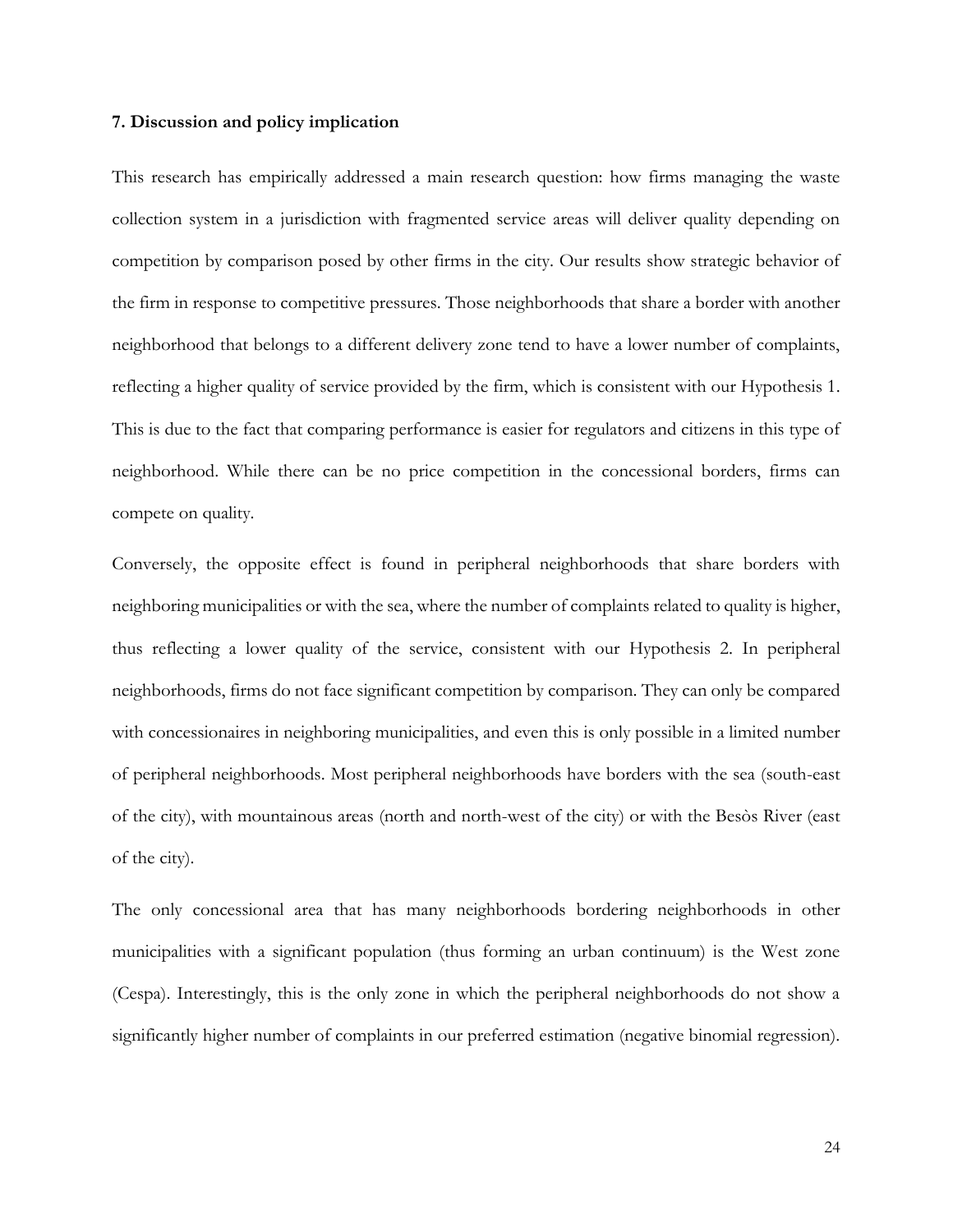It should be noted, however, that, even in this zone, Hypothesis 2 (more complaints in peripheral neighborhoods) holds when a General Linear Model is estimated, as shown in Table 6.

Although the importance of quality is widely acknowledged, the reform of local public service management in the last few decades has emphasized cost considerations, as has academic research on solid waste collection. One of the main reasons for lagging quality is that its measurement can be very costly, if at all feasible. Additionally, private firms may have the incentive to decrease quality in order to save costs. Hence, moral hazard issues can arise (Grossman and Hart, 1983)

This increases uncertainty and information asymmetry between firms and governments, which makes contracts more incomplete. Thus, effective monitoring and supervision are strongly required (Hart, Shleifer and Vishny, 1997; Levin and Tadelis, 2010; Simon, 1991). Due to the principal-agent conflict of interests, agency costs arise if the firm is not guided by the principle of loyalty and equity (Frydlinger and Hart, 2020). New approaches in this line of research investigate the possibility of establishing a partnership mentality and relationship-building (Frydlinger, Hart and Vitasek, 2019). Nevertheless, empirical research seems to confirm that mainly measurable quality indicators are positively correlated with privatization; otherwise, public delivery is of higher quality thus reinforcing the notion of incomplete contracts (Alonso and Andrews, 2016).

Enhancing competition by means of fragmentation of zones and their corresponding contracts within a jurisdiction is a management tool that several cities have used. This is particularly suitable for larger cities, where fragmentation does not damage economies of scale, as shown for the case of Barcelona in Bel and Sebő (2020), and a dynamic form of competition is beneficial (Porter 1998). Fragmentation increases the opportunities for firms other than the major players to compete (Pavel and Slavik, 2018), thus contributing to alleviating the significant problem of the trend towards concentration in the waste management market (see Antonioli and Massarutto, 2012; Bel and Fageda, 2011).

25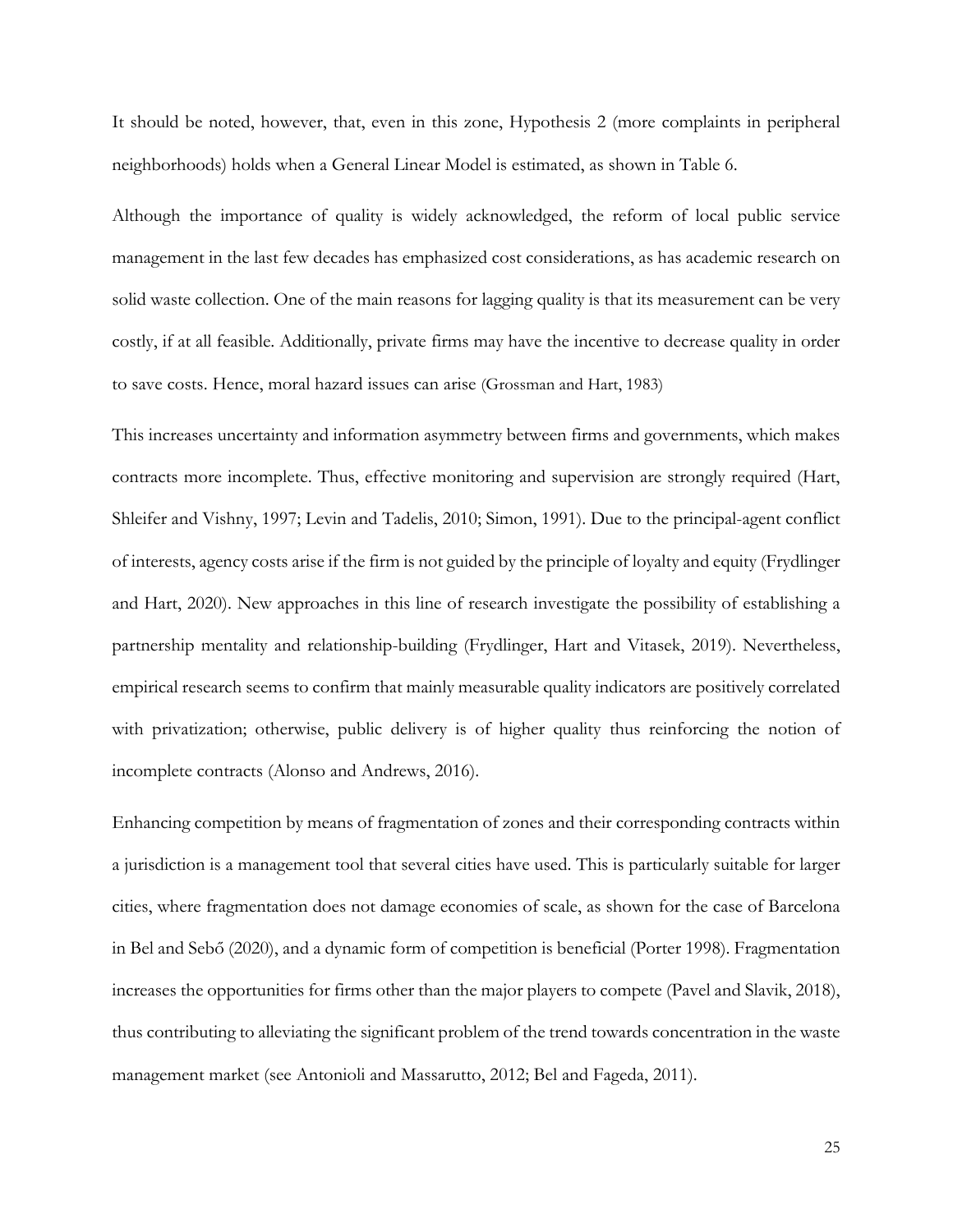While split auctions (Auriol and Laffont, 2002; Grimm et al., 2006) in solid waste collection have mainly been used for cost containment, this research has shown that they can also be useful for quality monitoring and supervision. As well as price comparisons in the bids for the contracts, quality comparison can be undertaken as an ongoing task. In that regard, local governments can benefit from information provided by users, such as complaints made for quality-related reason, to compare relative performance in the quality of the service delivered. This enables the regulator to monitor 'agents with other agents' (Varian, 1990).

The most straightforward place to compare agents is bordering areas that they share with each other. In this regard, the empirical results obtained in this article have significant policy implications. Firms behave strategically and provide better quality of service in the areas were comparison with other competitors is easier. In other words, firms prioritize the quality of service where they can be compared by the regulator with another supplier on the market (for which users' complaints can be used). However, firms pay much less attention to areas where comparison is more difficult, which have been classified here as peripheral neighborhoods. Consequently, if local governments want to achieve similar levels of quality across the city, they must devote more efforts to monitoring performance in quality directly in neighborhoods where firms face lower competition by comparison. This article adds to the existing literature in several ways. Firstly, quality of the waste collection service is evaluated by locating feedback data and aggregating it at a micro level. Moreover, strategic behaviors of firms are explored, looking at the divergence in the quality that they deliver. While the quality of the service has been evaluated here based on citizen complaints, other dimensions of quality in waste service collection, and waste management overall, have not been considered, particularly indicators related to environmental improvement and the fight against climate change, such as different recycling programs (Lavee and Khatib 2010, Lavee and Nardiya 2013), or improving the combinations of energy

and material recovery (Massarutto, De Carli, and Graffi 2010). With advancing knowledge in the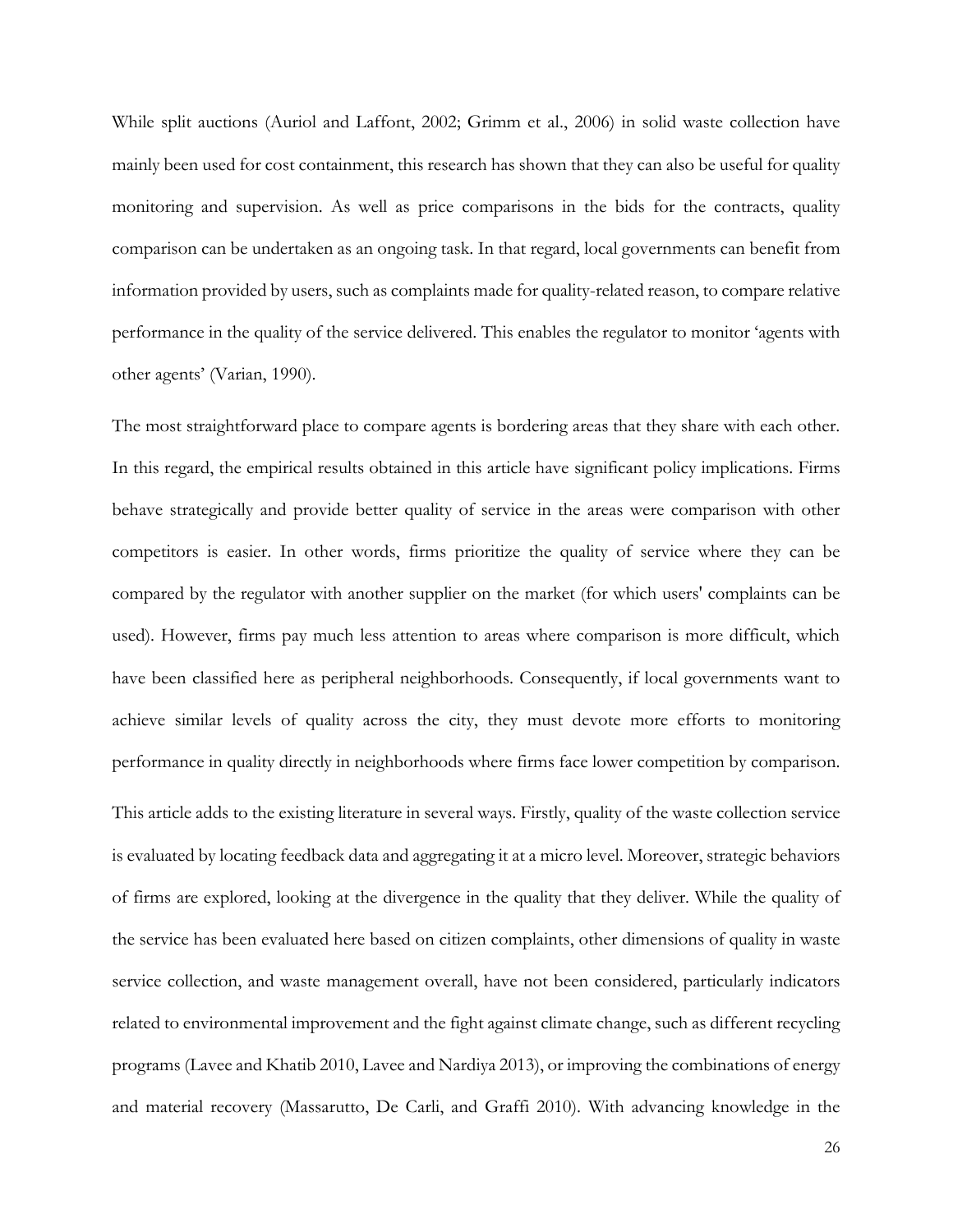different dimensions of service quality in waste management, future research will be better equipped to undertake a more comprehensive approach to this issue.

# **8. Conclusion**

This study has analyzed the effects of competition by comparison on the behavior of firms with respect to quality in the waste collection services that they provide in the city of Barcelona. More specifically, this research illustrates the incentive to decide quality levels strategically in service delivery based on the distance from competitors, taken as a proxy for competitive pressure. The results from the empirical analysis show that firms offer different quality levels according to the level of competition they face, this depending on whether relative performance evaluations are easier or difficult to make.

Our results suggest that waste companies devote more effort to provide service quality in the areas closer to areas served by competitors, where quality is more directly comparable with that of competitors, because this could influence valuations in future tendering processes. Insufficient o badly planned supervision by local authorities might be allowing companies to reduce efforts in neighborhoods that are more distant to competitors' zones, containing in this way overall costs in the own concessional area, but creating a persistent lag in service quality.

These findings are particularly relevant to both practitioners and policymakers. Local authorities can improve information asymmetry on service delivery by splitting the market, reducing the need to introduce costly monitoring tools. In addition, competition can be managed to promote service quality and direct monitoring by regulators must be emphasized in peripheral areas of the city where citizens have less opportunity to compare quality between different private providers.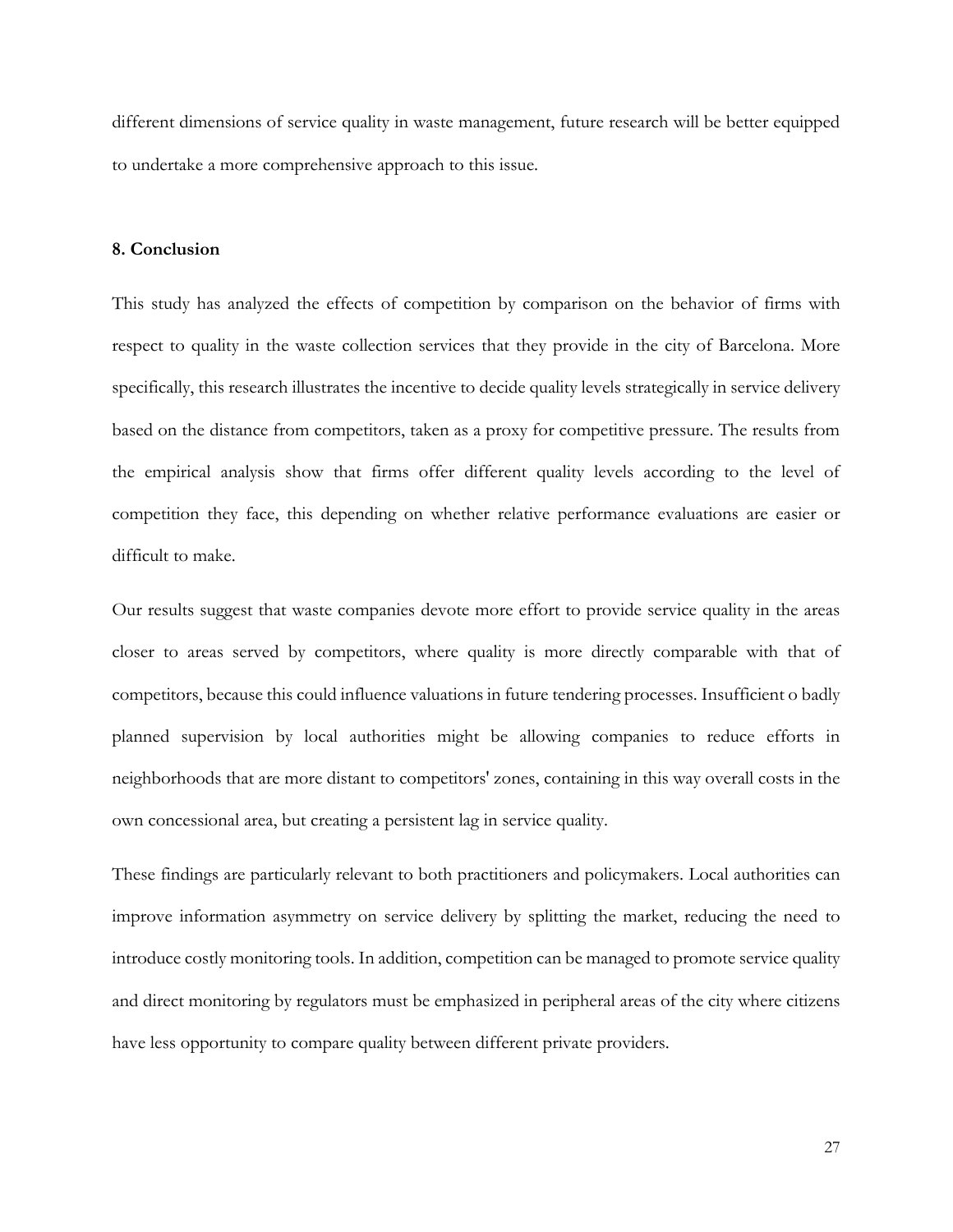Lack of information on other dimensions of quality, other than complaints received, have limited the possibility of conducting a more comprehensive study of spatial variations in the quality of waste collection services. In this regard, having additional data available on other important quality variables would allow a higher level of generalizability of the results to be achieved. In particular, future research on the strategic behavior of firms should be conducted using data on the environmental impacts of waste collection and waste management, given the relevance of this urban service in terms of tackling the challenge of fighting climate change.

# **Acknowledgements**

This research was supported by the Chair of Local Economic Policy at University Pompeu Fabra (Barcelona), and the Spanish Ministry of Science and Innovation (PID2019-104319RB-I00). The funding sources were not involved in any of the steps of this research.

# **References**

- Abrate, G., Erbetta, F., Fraquelli, G., Vannoni, D., 2014. The Costs of Disposal and Recycling: An Application to Italian Municipal Solid Waste Services. Reg. Stud. 48, 896–909. https://doi.org/10.1080/00343404.2012.689425
- Alcalde, J., Dahm, M., 2019. Dual sourcing with price discovery. Games Econ. Behav. 115, 225–246. <https://doi.org/10.1016/j.geb.2019.03.007>

Alonso, J. M., Andrews, R. 2016. How Privatization Affects Public Service Quality:

An Empirical Analysis of Prisons in England and Wales, 1998–2012. International Public

Manag. J. 19, 235–263.

Antonioli, B., Massarutto, A., 2012. The municipal waste management sector in Europe: Shifting boundaries between public service and the market. Ann. Public Coop. Econ. 83, 505–532.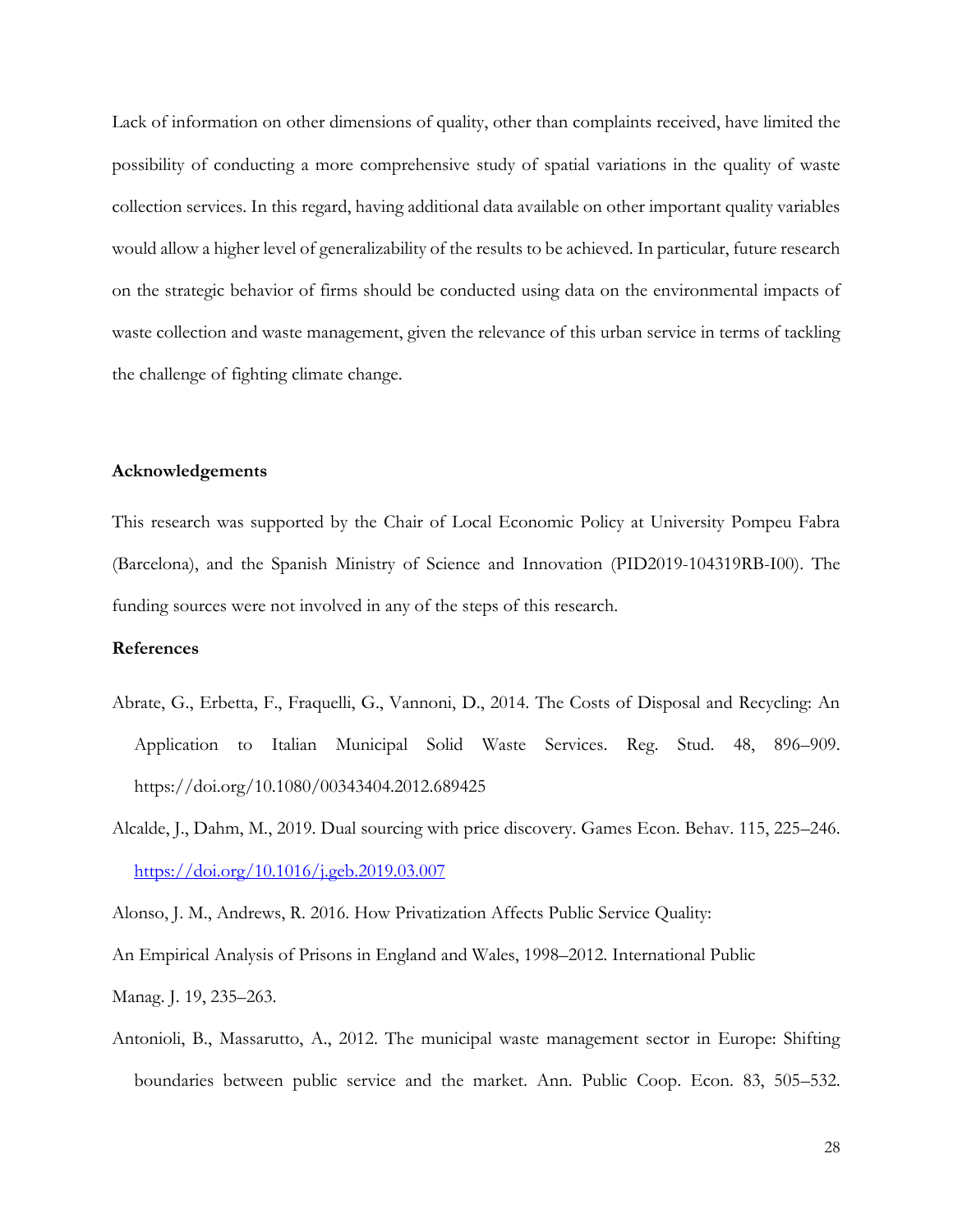https://doi.org/10.1111/j.1467-8292.2012.00475.x

- Auriol, E., Laffont, J. -J, 1992. Regulation by duopoly. J. Econ. Manag. Strateg. 1, 507–533. https://doi.org/10.1111/j.1430-9134.1992.00507.x
- Barber, S.L., Gertler, P.J., Harimurti, P., 2007. Differences In Access To High-Quality Outpatient Care In Indonesia. Health Aff. 26, 352-w66.<https://doi.org/10.1377/hlthaff.26.3.w352>
- barcelona.cat, 2021, March 16. Mapa Callejero del Ayuntamiento de Barcelona. Retrieved from http://www.barcelonamaps.info/mapacallejero.php?i=1
- Bel, G., Costas, A., 2006. Do Public Sector Reforms Get Rusty? Local Privatization in Spain. J. Policy Reform 9, 1–24. https://doi.org/10.1080/13841280500513084
- Bel, G., Fageda, X., 2011. Big Guys Eat Big Cakes: Firm Size and Contracting in Urban and Rural Areas. Int. Public Manag. J. 14, 4–26. https://doi.org/10.1080/10967494.2011.547746
- Bel, G., Fageda, X., Warner, M.E., 2010. Is private production of public services cheaper than public production? A meta-regression analysis of solid waste and water services. J. Policy Anal. Manag. 29, 553–577.<https://doi.org/10.1002/pam.20509>
- Bel, G., Hebdon, R., Warner, M., 2018. Beyond privatisation and cost savings: alternatives for local government reform. Local Gov. Stud. 44, 173–182. https://doi.org/10.1080/03003930.2018.1428190
- Bel, G., Sebő, M., 2020. Introducing and enhancing competition to improve delivery of local services of solid waste collection. Waste Manag. 118, 637-646. <https://doi.org/10.1016/j.wasman.2020.09.020>
- Bel, G., Warner, M. 2008. Does privatization of solid waste and water services reduce costs? A review of empirical studies. Resour Conserv Recycl, 52, 1337-1348. [doi.org/10.1016/j.resconrec.2008.07.014](https://doi.org/10.1016/j.resconrec.2008.07.014)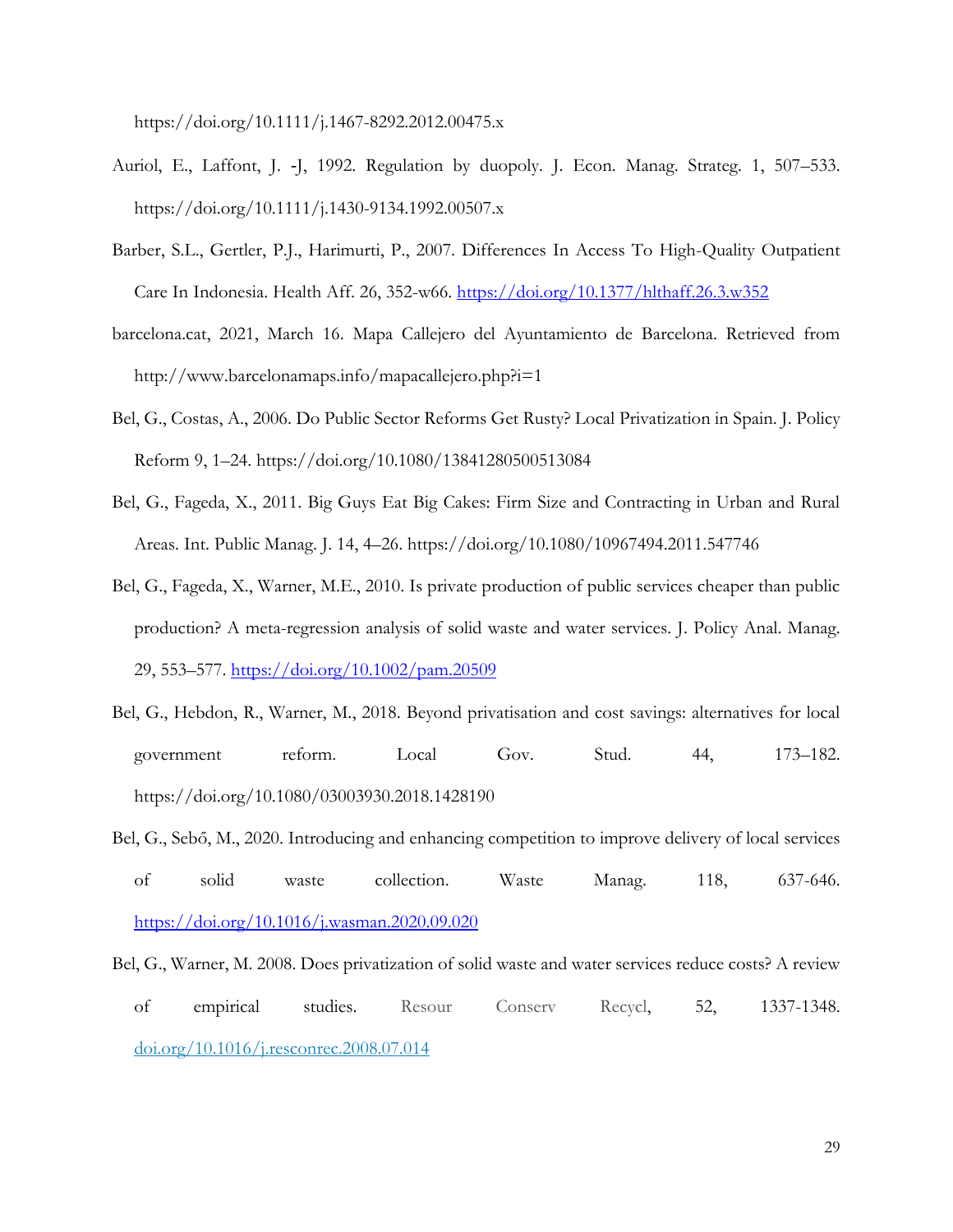- Boyne, G.A. 1998. Competitive Tendering in Local Government: A Review of Theory and Evidence. Public Adm. 76(4), 695-712. <https://doi.org/10.1111/1467-9299.00132>
- Brown, T.L., Potoski, M., 2003a. Contract-Management Capacity in Municipal and County Governments. Public Adm. Rev.<https://doi.org/10.1111/1540-6210.00276>
- Brown, T.L., Potoski, M., 2003b. Managing Contract Performance: A Transaction Costs Approach. J. Policy Anal. Manag. 22, 275–297. https://doi.org/10.1002/pam.10117
- Brown, T.L., Potoski, M., 2004. Managing the public service market. Public Adm. Rev. 64, 656–668. <https://doi.org/10.1111/j.1540-6210.2004.00413.x>
- Brown, T.L., Potoski, M., 2005. Transaction costs and Contracting: The Practitioner Perspective. Public Perform. Manag. Rev. 28, 326–351.<https://doi.org/10.1080/15309576.2005.11051842>
- Brudney J.L., England, R. E., 1982. Urban Policy Making and Subjective Service Evaluations: Are They Compatible? Public Adm. Rev. https://doi.org/10.2307/975534
- Chifari, R., Piano, S. Lo, Matsumoto, S., Tasaki, T., 2017. Does recyclable separation reduce the cost of municipal waste management in Japan? Waste Manag. 60, 32–41. https://doi.org/https://doi.org/10.1016/j.wasman.2017.01.015
- Comondore, V.R., Devereaux, P.J., Zhou, Q., Stone, S.B., Busse, J.W., Ravindran, N.C., Burns, K.E., Haines, T., Stringer, B., Cook, D.J., Walter, S.D., Sullivan, T., Berwanger, O., Bhandari, M., Banglawala, S., Lavis, J.N., Petrisor, B., Schünemann, H., Walsh, K., Bhatnagar, N., Guyatt, G.H., 2009. Quality of care in for-profit and not-for-profit nursing homes: Systematic review and metaanalysis. BMJ 339, 381–384. https://doi.org/10.1136/bmj.b2732
- Deichmann, U., Lall, S. V., 2007. Citizen Feedback and Delivery of Urban Services. World Dev. 35, 649–662. https://doi.org/10.1016/j.worlddev.2006.06.007
- Devereux, P.J., Weisbrod, B.A., 2006. Does "Satisfaction" with Local Public Services Affect Complaints (Voice) and Geographic Mobility (Exit)? Public Financ. Rev. 34, 123–147.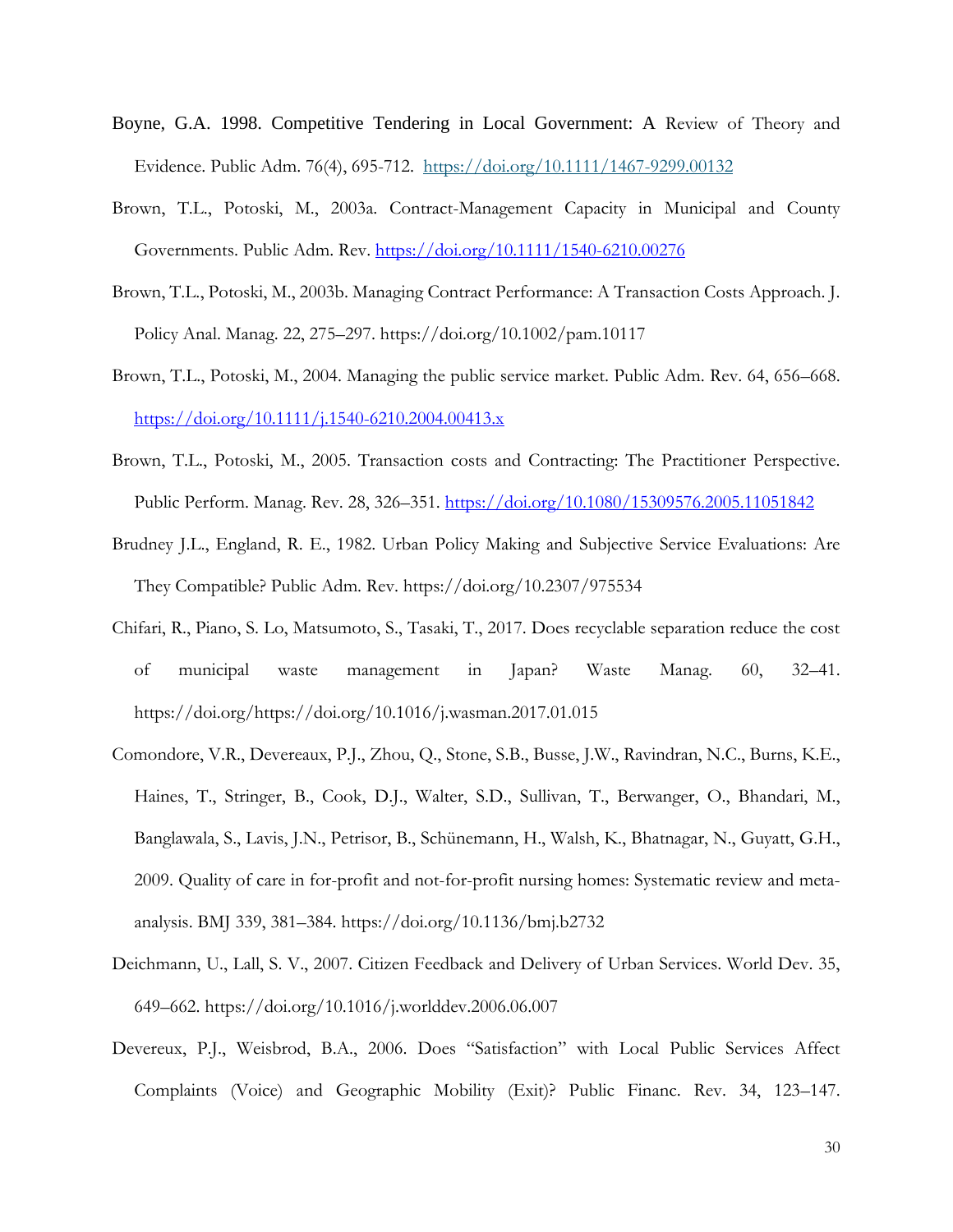<https://doi.org/10.1177/1091142105282963>

- Di Foggia, G., Beccarello, M., 2020. Drivers of municipal solid waste management cost based on cost models inherent to sorted and unsorted waste. Waste Manag. 114, 202-214. <https://doi.org/10.1016/j.wasman.2020.07.012>
- Dijkgraaf, E., Gradus, R.H.J.M., 2003. Cost Savings of Contracting Out Refuse Collection. Empirica 30, 149–161.<https://doi.org/10.1023/A:1024175730230>
- Dilger, R. J., Moffett, R.R., Struyk, L. 1997. Privatization of municipal services in America's largest cities. Public Adm. Rev. 57, 21-26
- Dubin, J.A., Navarro, P., 1988. How Markets for Impure Public Goods Organize: The Case of Household Refuse Collection. J. Law, Econ. Organ. 4, 217–41.
- Estrin, S., Hanousek, J., Kočenda, E., Svejnar, J., 2009. The Effects of Privatization and Ownership in Transition Economies. J. Econ. Lit. 47, 1–30.
- Frydlinger, D., Hart, O., 2020. Overcoming Contractual Incompleteness: The Role of Guiding Principles. Working Paper. [https://scholar.harvard.edu/hart/publications/overcoming](https://scholar.harvard.edu/hart/publications/overcoming-contractual-incompleteness-role-guiding-principals)[contractual-incompleteness-role-guiding-principals](https://scholar.harvard.edu/hart/publications/overcoming-contractual-incompleteness-role-guiding-principals)
- Frydlinger, D., Hart, O., Vitasek, K., 2019. A New Approach to Contracts, Harvard Business Review, Sept-Oct
- Gradus, R., Schoute, M., Budding, T., 2019. Shifting modes of service delivery in Dutch local government. J. Econ. Policy Reform 1–14. https://doi.org/10.1080/17487870.2019.1630123
- Gradus, R., Schoute, M., Dijkgraaf, E., 2018. The effects of market concentration on costs of local public services: empirical evidence from Dutch waste collection. Local Gov. Stud. 44, 86–104. https://doi.org/10.1080/03003930.2017.1380629
- Greco, G., Allegrini, M., Del Lungo, C., Gori Savellini, P., Gabellini, L., 2015. Drivers of solid waste collection costs. Empirical evidence from Italy. J. Clean. Prod. 106, 364–371.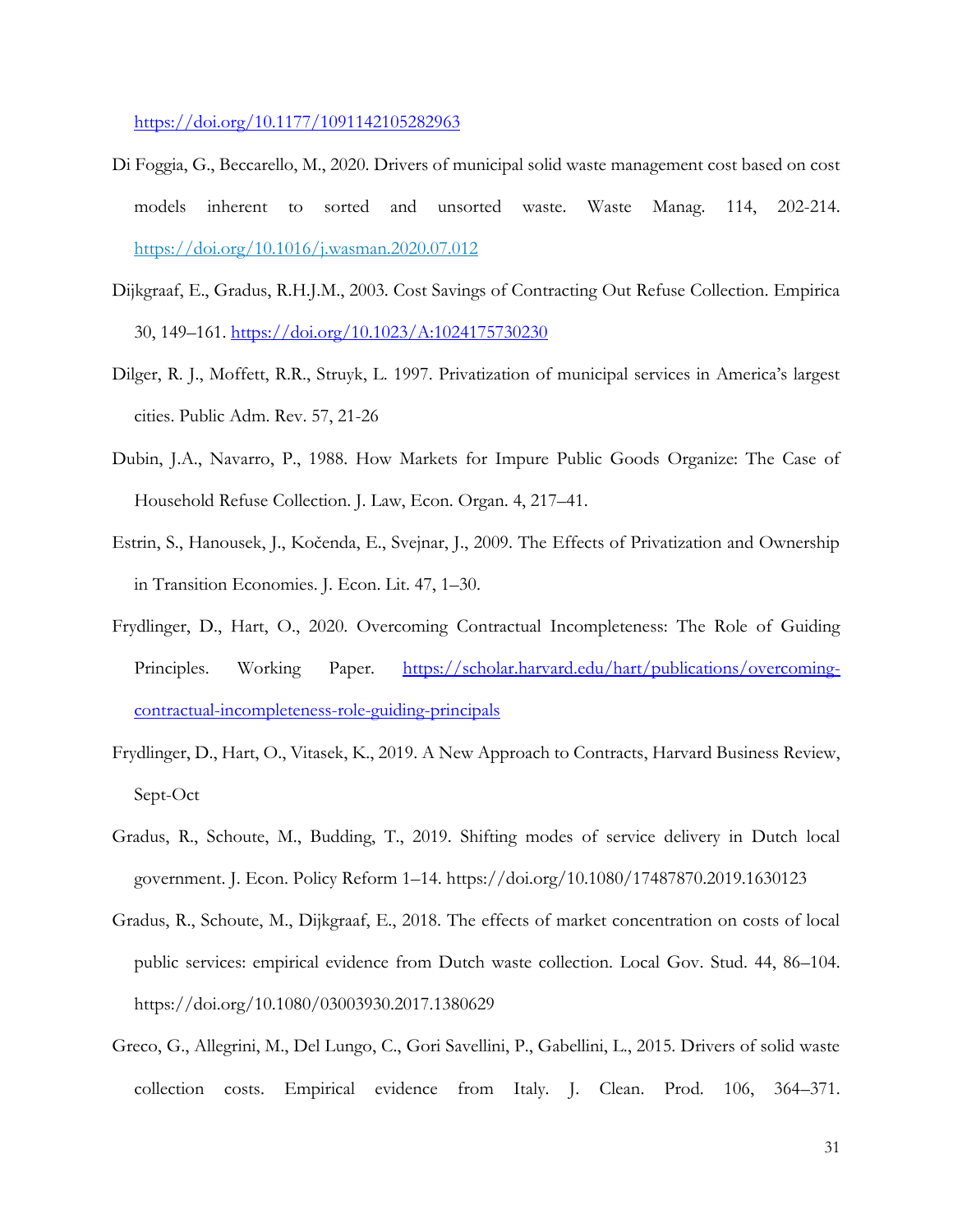https://doi.org/10.1016/j.jclepro.2014.07.011

- Green, W.H., 2018. Binary Outcomes and Discrete Choices, in: Econometric Analysis. Pearson, New York, pp. 725–825.
- Green J.R., Laffont J-J., 1992. Renegotiation and the Form of Efficient Contracts. Annales d'Economie et de Statistique. 25-26, 123-150
- Green J.R., Laffont J-J., 1992. Non-verifiability, Costly Renegotiation and Efficiency. 36, 81-95
- Grimm, V., Pacini, R., Spagnolo, G., Zanza, M., 2006. Division into lots and competition in procurement, in: Dimitri, N., Piga, G., Spagnolo, G. (Eds.), Handbook of Procurement. Cambridge University Press, Cambridge, pp. 168–192.<https://doi.org/10.1017/CBO9780511492556.008>
- Grossman, S. J., Hart, O. D., 1983. An Analysis of the Principal-Agent Problem. Econometrica 51, 7–45.
- Hardin, J.W., Hilbe, J.M., 2018. Generalized Linear Models and Extensions. Stata Press, Texas.
- Hart, O., Shleifer, A., Vishny, R., 1997. The Proper Scope of Government: Theory and an Application to Prisons. Q. J. Econ. 112, 1127–1161.
- Harvey, L., Green, D., 1993. Defining Quality. Assess. Eval. High. Educ. 18, 9–34. <https://doi.org/10.1080/0260293930180102>
- Hefetz, A., Warner, M.E., 2012. Contracting or Public Delivery? The Importance of Service, Market, and Management Characteristics. J. Public Adm. Res. Theory 22, 289–317. https://doi.org/10.1093/jopart/mur006
- Hilbe, J.M., 2014. Modeling Count Data. Cambridge University Press, Cambridge. https://doi.org/10.1017/CBO9781139236065
- Holmstrom, B., 1982. Moral Hazard in Teams. Bell J. Econ. 13, 340. https://doi.org/10.2307/3003457
- Holmstrom, B., Milgrom, P., 1991. Multitask Principal–Agent Analyses: Incentive Contracts, Asset Ownership and Job Design. J. Law, Econ. Organ. 7, 24-52.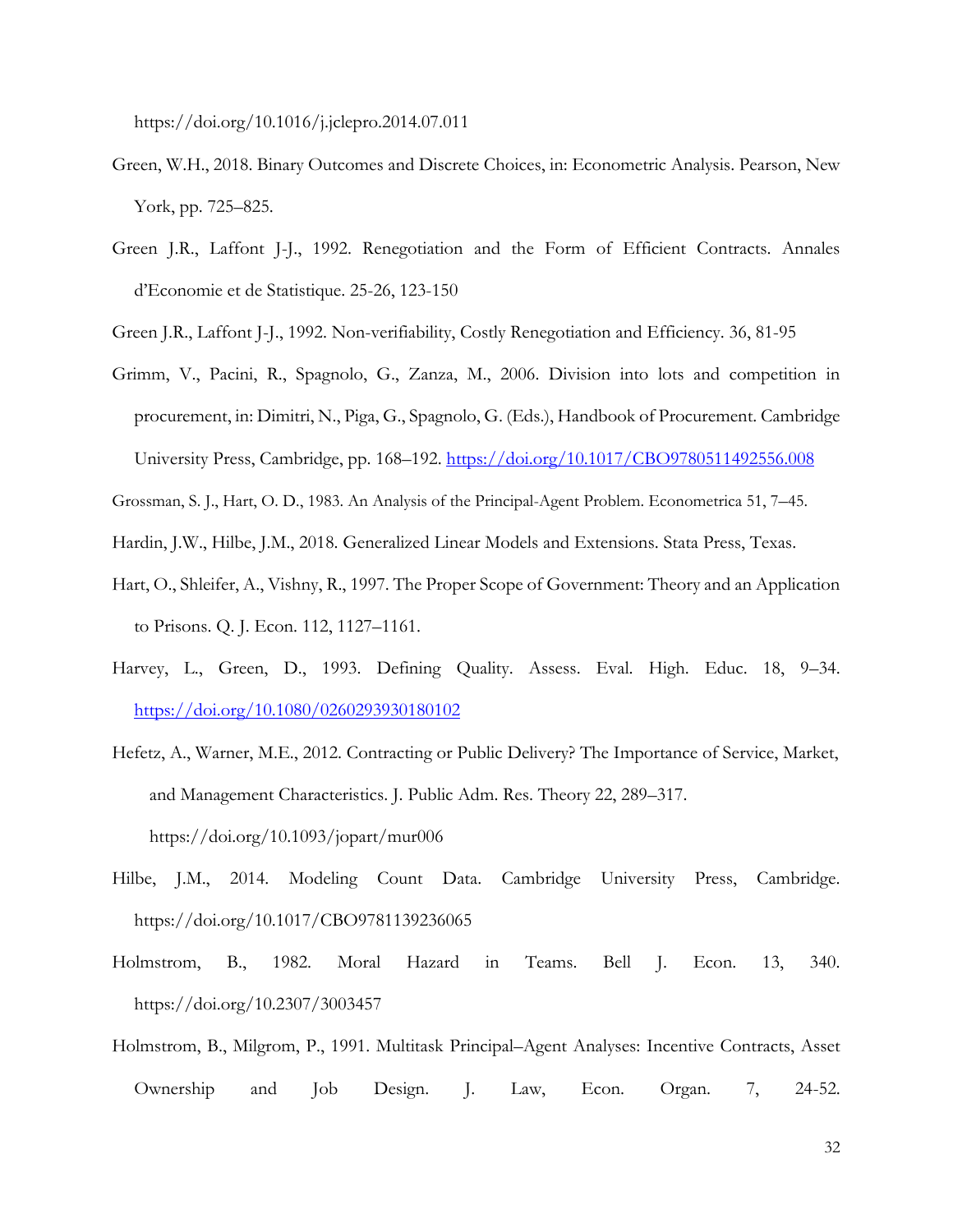[https://doi.org/10.1093/jleo/7.special\\_issue.24](https://doi.org/10.1093/jleo/7.special_issue.24)

- Holmstrom, B.R., Tirole, J., 1989. The theory of the firm, Handbook of Industrial Organization. Elsevier, Amsterdam. https://doi.org/10.1016/S1573-448X(89)01005-8
- James O., Jilke S., Petersen C., Van de Walle S., 2016. Citizens' Blame of Politicians for Public Service Failure: Experimental Evidence about Blame Reduction through Delegation and Contracting. *Public Administration Review* 76(1): 83–93. https://doi.org/10.1111/puar.12471
- James, O., Van Ryzin, G.G., 2017. Motivated Reasoning about Public Performance: An Experimental Study of How Citizens Judge the Affordable Care Act. J. Public Adm. Res. Theory 27, 197–209. https://doi.org/10.1093/jopart/muw049
- Jilke, S., 2018. Citizen satisfaction under changing political leadership: The role of partisan motivated reasoning. Governance 31, 515–533. https://doi.org/10.1111/gove.12317
- Krzeminska, A., Hoetker, G., Mellewigt, T., 2013. Reconceptualizing plural sourcing. Strateg. Manag. J. 34, 1614–1627. https://doi.org/10.1002/smj.2062
- Lavee, D., Khatib, M., 2010. Benchmarking in municipal solid waste recycling. Waste Manag. 30, 2204–2208.<https://doi.org/10.1016/j.wasman.2010.03.032>
- Lavee, D., Nardiya, S., 2013. A cost evaluation method for transferring municipalities to solid waste source-separated system. Waste Manag. 33, 1064–1072. https://doi.org/10.1016/j.wasman.2013.01.026
- Levin, J., Tadelis, S., 2010. Contracting for government services: Theory and evidence from U.S. cities. J. Ind. Econ. 58, 507–541. https://doi.org/10.1111/j.1467-6451.2010.00430.x
- Loeffler, E., Bovaird, T., 2016. User and Community Co-Production of Public Services: What Does the Evidence Tell Us? Int. J. Public Adm. 39, 1006–1019. <https://doi.org/10.1080/01900692.2016.1250559>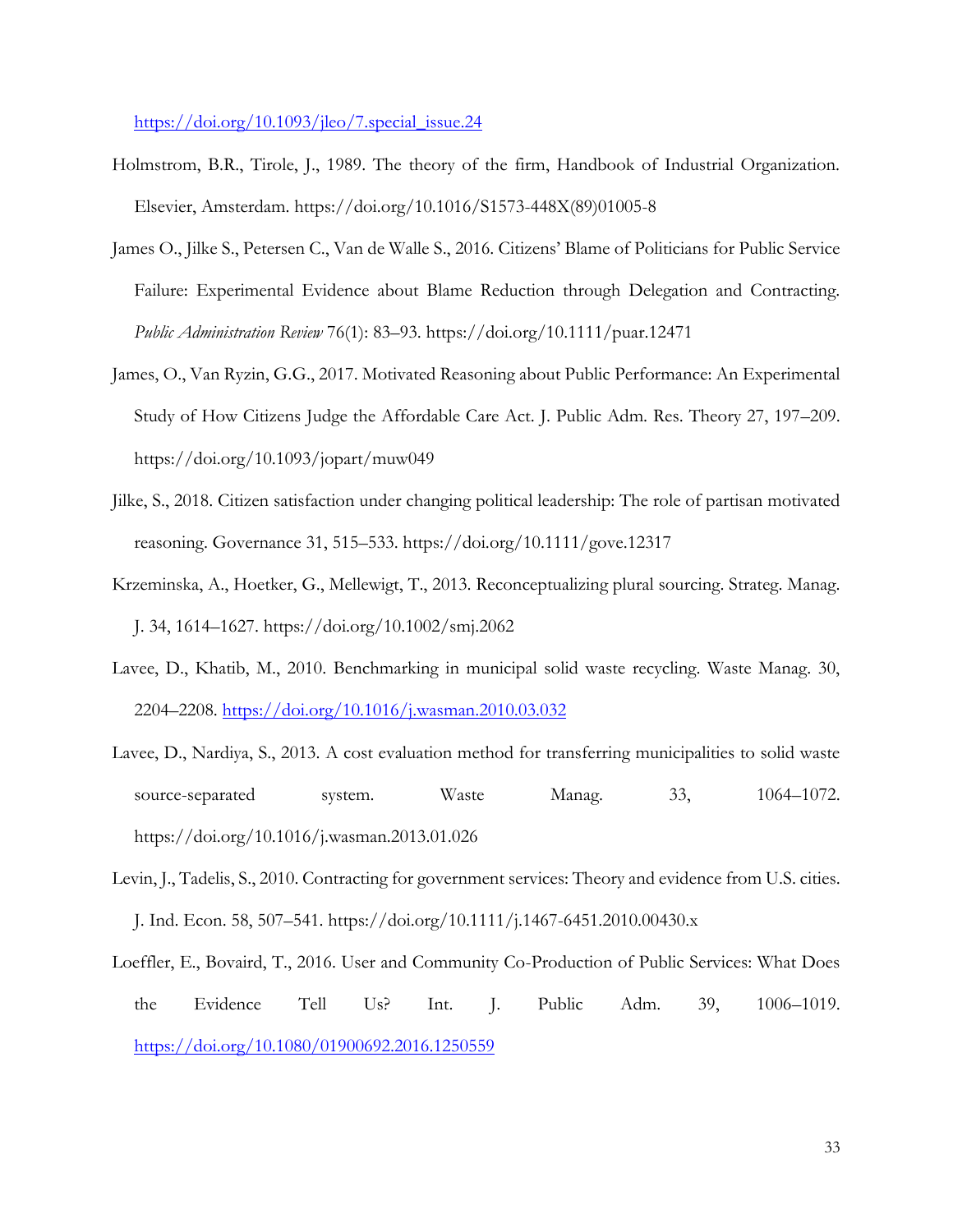- Lowery, D. 1998. Consumer Sovereignty and Quasi-Market Failure. J. Public Adm. Res. Theory 8(2), 137–172.<https://doi.org/10.1093/oxfordjournals.jpart.a024376>
- Massarutto, A., 2007. Municipal waste management as a local utility: Options for competition in an environmentally-regulated industry. Util. Policy 15, 9–19. <https://doi.org/10.1016/j.jup.2006.09.003>
- Massarutto, A., De Carli, A., Graffi, M., 2010. La gestione integrata dei rifiuti urbani: analisi economica di scenari alternativi Research report, (No. 5). IEFE, Bocconi University.
- Mols, N.P., 2010. How does concurrent sourcing affect performance? J. Bus. Ind. Mark. 25, 525–534. https://doi.org/10.1108/08858621011077754
- Nolan, T., Angos, P., Cunha, A.J.L.A., Muhe, L., Qazi, S., Simoes, E.A.F., Tamburlini, G., Weber, M., Pierce, N.F., 2001. Quality of hospital care for seriously ill children in less-developed countries. Lancet 357, 106–110. [https://doi.org/10.1016/S0140-6736\(00\)03542-X](https://doi.org/10.1016/S0140-6736(00)03542-X)
- Offenhuber, D., 2015. Infrastructure legibility A comparative analysis of open311-based citizen feedback systems. *Cambridge Journal of Regions, Economy and Society* 8(1): 93–112. https://doi.org/10.1093/cjres/rsu001
- OECD, 1999. Competition in Local Services: Solid Waste Management.
- O'Brien, D.T., 2016. 311 hotlines, territoriality, and the collaborative maintenance of the urban commons: Examining the intersection of a coproduction policy and evolved human behavior. Evol. Behav. Sci. 10, 123–141. https://doi.org/10.1037/ebs0000063
- Okamoto, K., 2016. What is being done with open government data? An exploratory analysis of public uses of New York City open data. Webology 13, 1–13.
- Pavel, J., Slavík, J., 2018. The relationship between competition and efficiency of waste-collection services in the Czech Republic. Local Gov. Stud. 44, 275–296. <https://doi.org/10.1080/03003930.2017.1411812>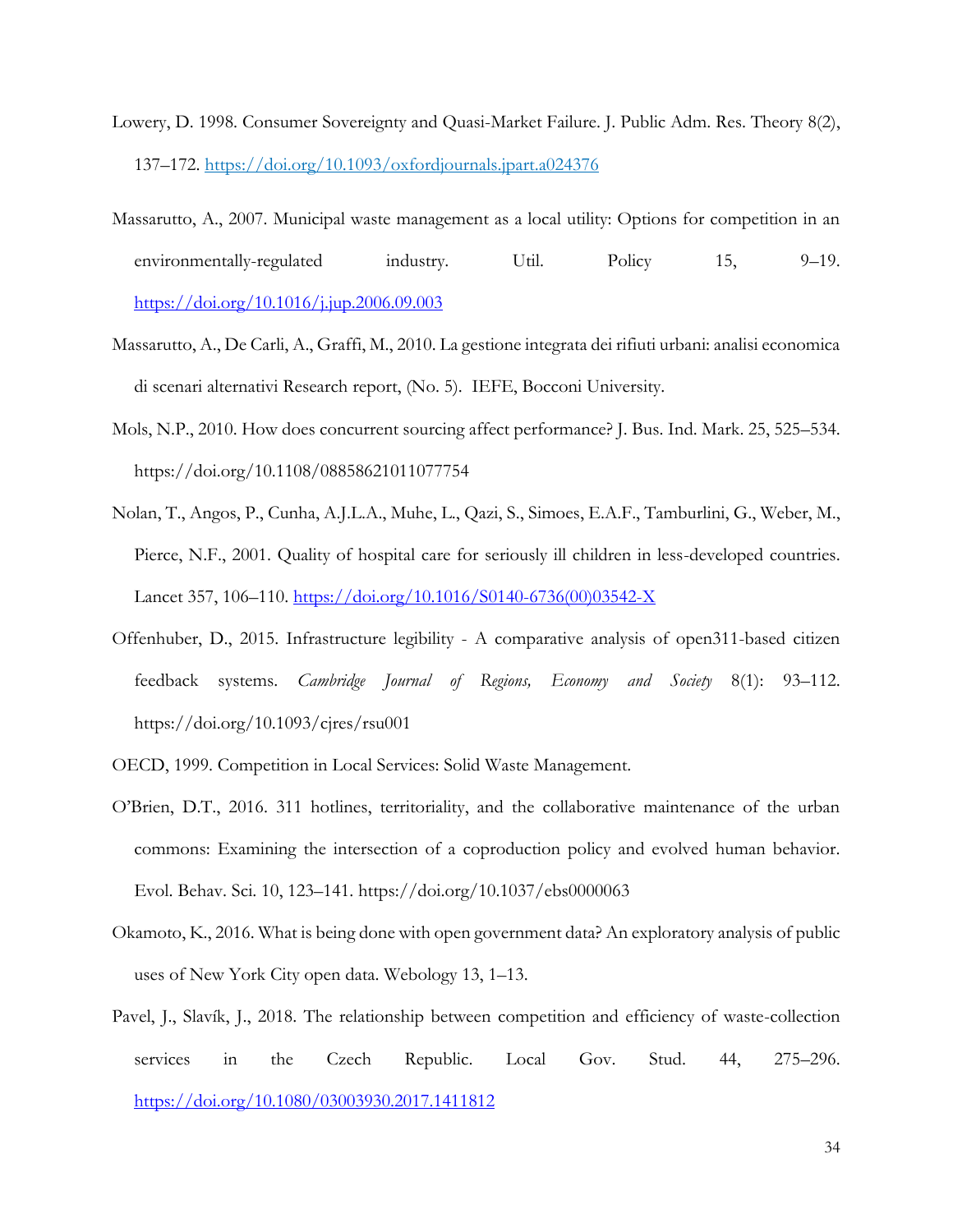- Petersen, O.H., Hjelmar, U., Vrangbaek, K., 2018. Is Contracting out of Public Services still the Great Panacea? A Systematic Review of Studies on Economic and Quality Effects from 2000 to 2014. Soc. Policy Adm. 52, 130–157.<https://doi.org/10.1111/spol.12297>
- Porter. M.E., 1998. Competitive strategy techniques for analyzing industries and competitors: with a new introduction. Free Press, New York
- Poulsen, S.M., Hansen, J.R., 2016. Contracting to improve public service provision. J. Strateg. Contract. Negot. 2, 187–205. https://doi.org/10.1177/2055563617691543
- Puche Regaliza, J.C., Alvear González, A., Aparicio Castillo, S., Arranz Val, P., Lara Ortega, F., 2018. Key factors in levels of public satisfaction with urban waste collection in a northern Spain city. J. Mater. Cycles Waste Manag. 20, 1842–1856. https://doi.org/10.1007/s10163-018-0713-x
- Purcell, M., Magette, W.L., 2010. Attitudes and behaviour towards waste management in the Dublin, Ireland region. Waste Manag. 30, 1997–2006. https://doi.org/10.1016/j.wasman.2010.02.021
- Sappington, D.E.M., 1991. Incentives in Principal-Agent Relationships, Journal of Economic Perspectives 5(2), 45-66.
- Shrestha, M.K., Feiock R.C., 2011. Transaction Cost, Exchange Embeddedness, and Interlocal Cooperation in Local Public Goods Supply. Political Res. Q. 64(3), 573–587. https://doi.org/10.1177/1065912910370683.
- Simões, P., Carvalho, P., Marques, R.C., 2012. Performance assessment of refuse collection services using robust efficiency measures. Resour. Conserv. Recycl. 67, 56–66. https://doi.org/10.1016/j.resconrec.2012.07.006
- Simões, P., Cavalho, P., Marques, R.C., 2013. The Market Structure of Urban Solid Waste Services: How Different Models Lead to Different Results. Local Gov. Stud. 39, 396–413. <https://doi.org/10.1080/03003930.2013.783477>

Simon, H.A., 1991. J. of Econ. Perspectives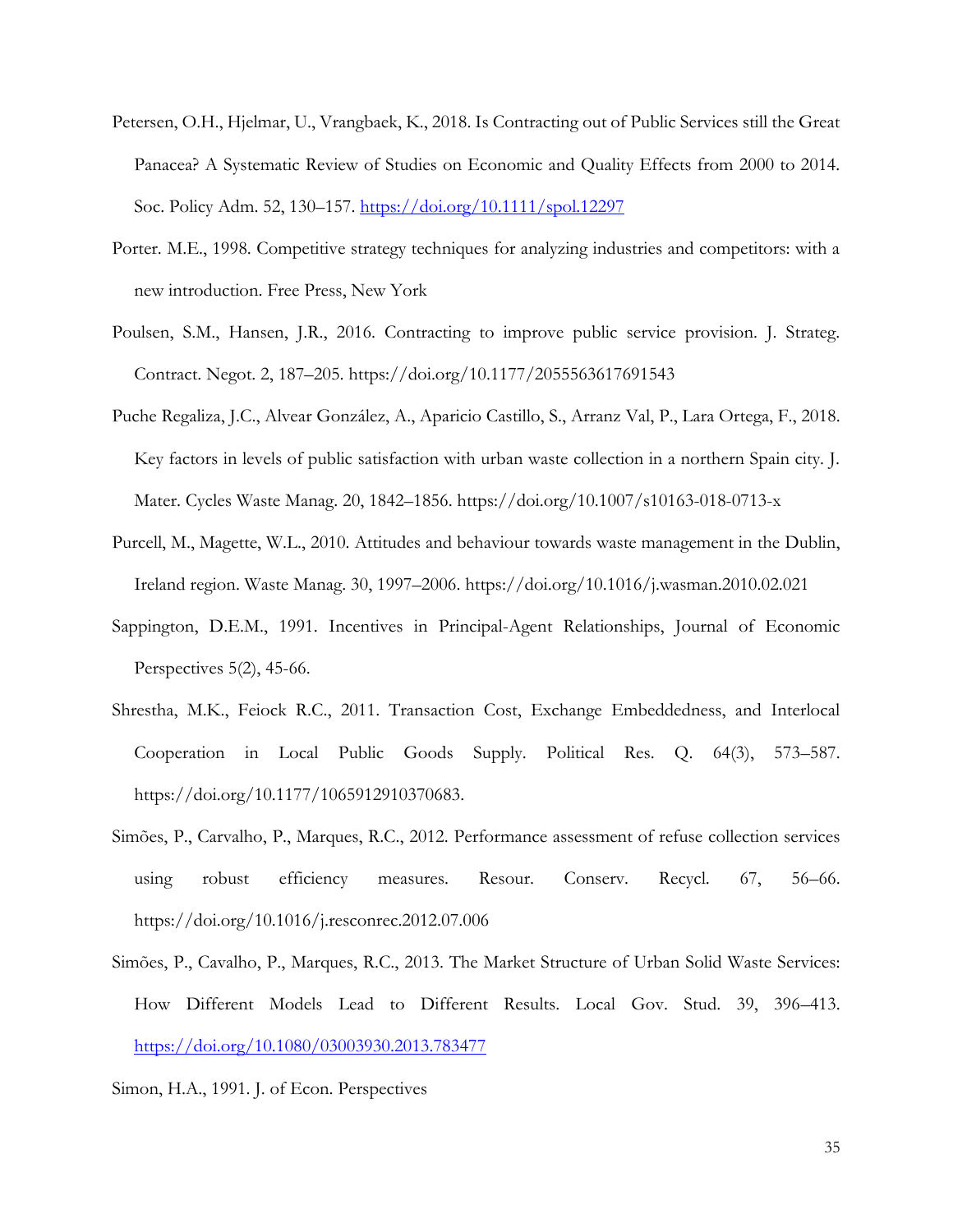- Stevens, B.J., 1978. Scale, Market Structure, and the Cost of Refuse Collection. Rev. Econ. Stat. 60, 438–448.<https://doi.org/10.2307/1924169>
- Stradling, S., Carreno, M., Rye, T., Noble, A., 2007. Passenger Perceptions and the Ideal Urban Bus Journey Experience. Transp. Policy 14(4), 283–292. https://doi.org/10.1016/j.tranpol.2007.02.003.
- Thomas, J.C., 1982. Citizen-initiated Contacts with Government Agencies: A Test of Three Theories. Am. J. Pol. Sci. 26, 504-522. https://doi.org/10.2307/2110940
- Tilley, J., Hobolt, S.B., 2011. Is the government to blame? An experimental test of how partisanship shapes perceptions of performance and responsibility. J. Polit. 73, 316–330. https://doi.org/10.1017/S0022381611000168
- Varian, H.R., 1990. Monitoring Agents With Other Agents. J. Institutional Theor. Econ. https://doi.org/10.2307/40751313Warner, M., Hebdon, R., 2001. Local government restructuring: Privatization and its alternatives. J. Policy Anal. Manag. 20, 315–336. https://doi.org/10.1002/pam.2027
- Warner, M.E., Hefetz, A., 2020. Contracting dynamics and unionisation: managing labour, contracts and markets. Local Gov. Stud. 46, 228–252. https://doi.org/10.1080/03003930.2019.1670167
- White, A., Trump, K.S., 2018. The Promises and Pitfalls of 311 Data. Urban Aff. Rev. 54, 794–823. <https://doi.org/10.1177/1078087416673202>
- Williamson, O.E., 1999. Public and Private Bureaucracies: A Transaction Cost Economics Perspective. Law econ. Organ. 15(1), 12–39.<https://doi.org/10.1093/jleo/15.1.306>
- Zafra-Gómez, J.L., Plata-Díaz, A.M., Pérez-López, G., López-Hernández, A.M. 2016. Privatisation of waste collection services in response to fiscal stress in times of crisis. Urban Stud. 53(10), 2134-2153. https://doi[:10.1177/0042098015586697](https://doi.org/10.1177/0042098015586697)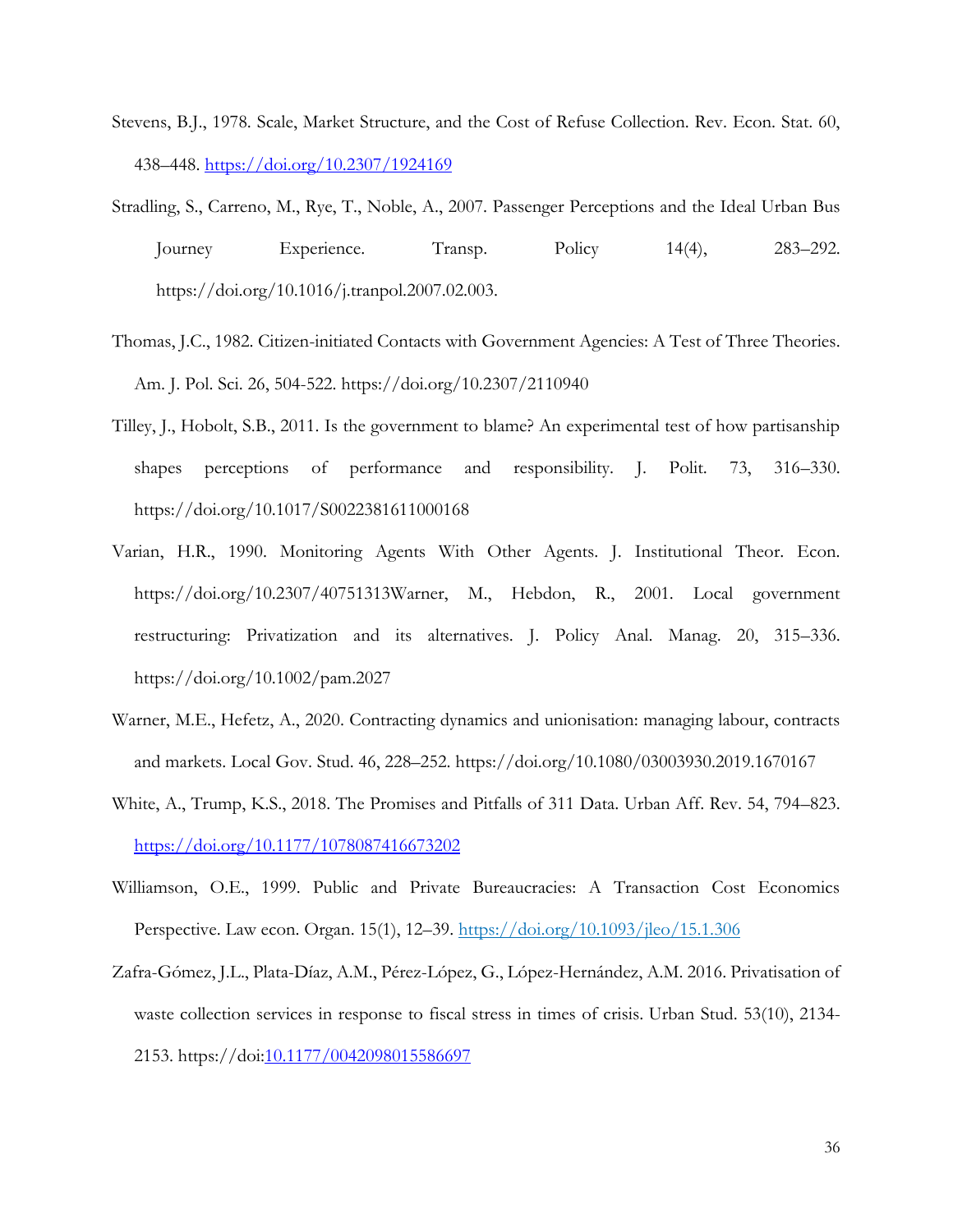# **SUPPLEMENTARY MATERIALS**

| Variable                | West-Cespa | North-CLD | Center-FCC | East-Urbaser |
|-------------------------|------------|-----------|------------|--------------|
| Concessional Border     | 2.43       | 1.63      | 1.74       | 1.48         |
| <b>Higher Education</b> | 1.96       | 1.54      | 4.76       | 2.00         |
| Political Participation | 3.57       | 1.53      | 3.22       | 1.78         |
| <b>V</b> otes           | 1.14       | 1.04      | 1.21       | 1.03         |
| Population              | 2.90       | 2.25      | 1.92       | 1.23         |
| Net Density             | 3.31       | 1.76      | 2.49       | 1.16         |
| Mean VIF                | 2.55       | 1.62      | 2.56       | 1.45         |

Table SM1: Variance Inflation Factor analysis

| Variable                | West-Cespa | North-CLD |      | Center-FCC East-Urbaser |
|-------------------------|------------|-----------|------|-------------------------|
| Peripheral Border       | 1.73       | 1.40      | 1.49 | 2.07                    |
| Superior Studies        | 2.35       | 1.61      | 4.39 | 1.71                    |
| Political Participation | 3.16       | 1.53      | 2.87 | 1.53                    |
| Vote                    | 1.14       | 1.05      | 1.21 | 1.02                    |
| Population              | 1.83       | 1.76      | 2.32 | 1.26                    |
| Net Density             | 2.81       | 2.05      | 2.29 | 1.77                    |
| Mean VIF                | 2.17       | 1.57      | 2.43 | 1.56                    |